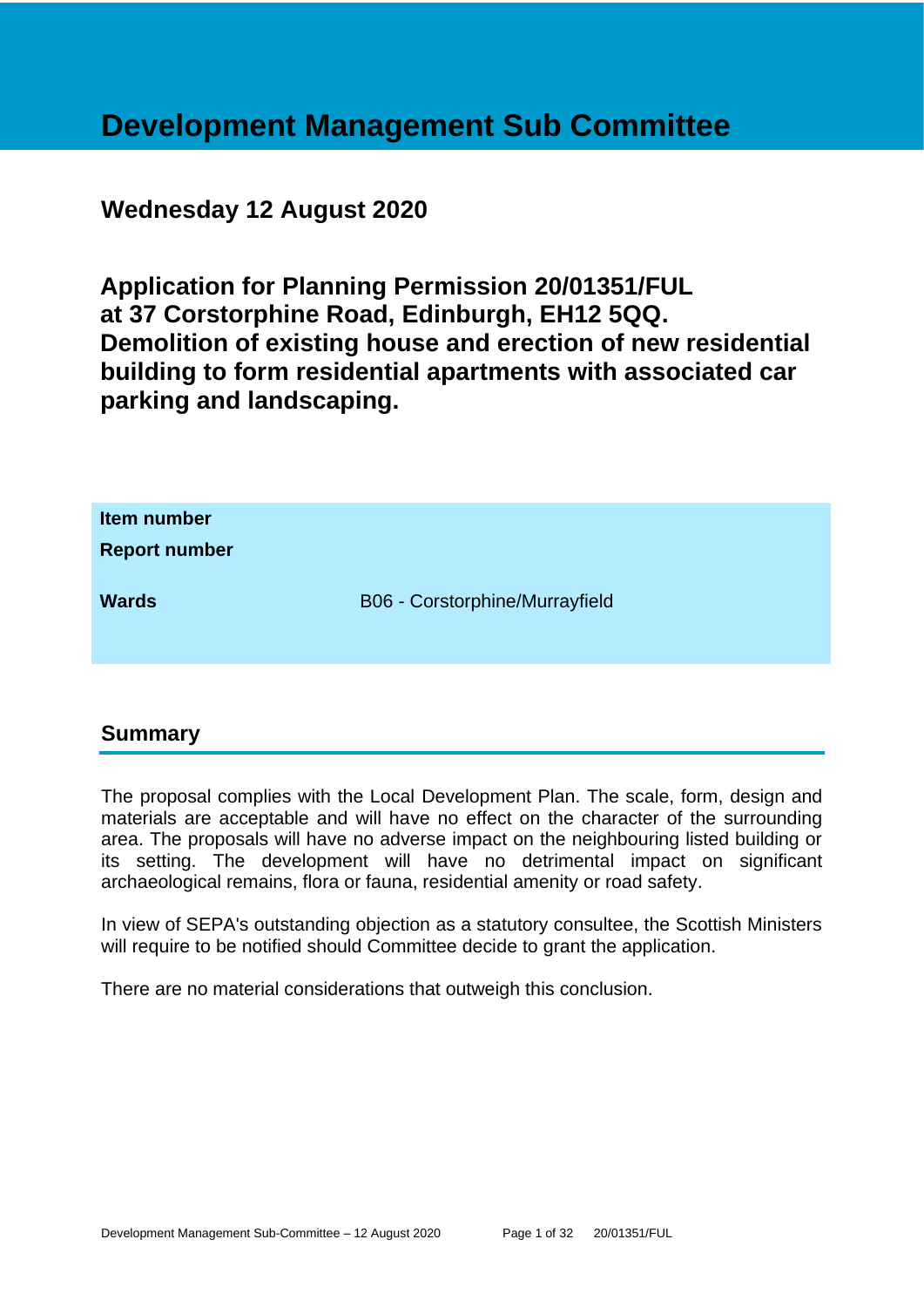| <b>Links</b>                                         |                                                                                                                                |
|------------------------------------------------------|--------------------------------------------------------------------------------------------------------------------------------|
| <b>Policies and guidance for</b><br>this application | LDPP, LDES01, LDES03, LDES05, LDES10,<br>LHOU01, LHOU02, LHOU03, LHOU06, LTRA02,<br>LTRA03, LTRA04, LEN15, LEN21, LDES04, NSG, |
|                                                      | NSGD02,                                                                                                                        |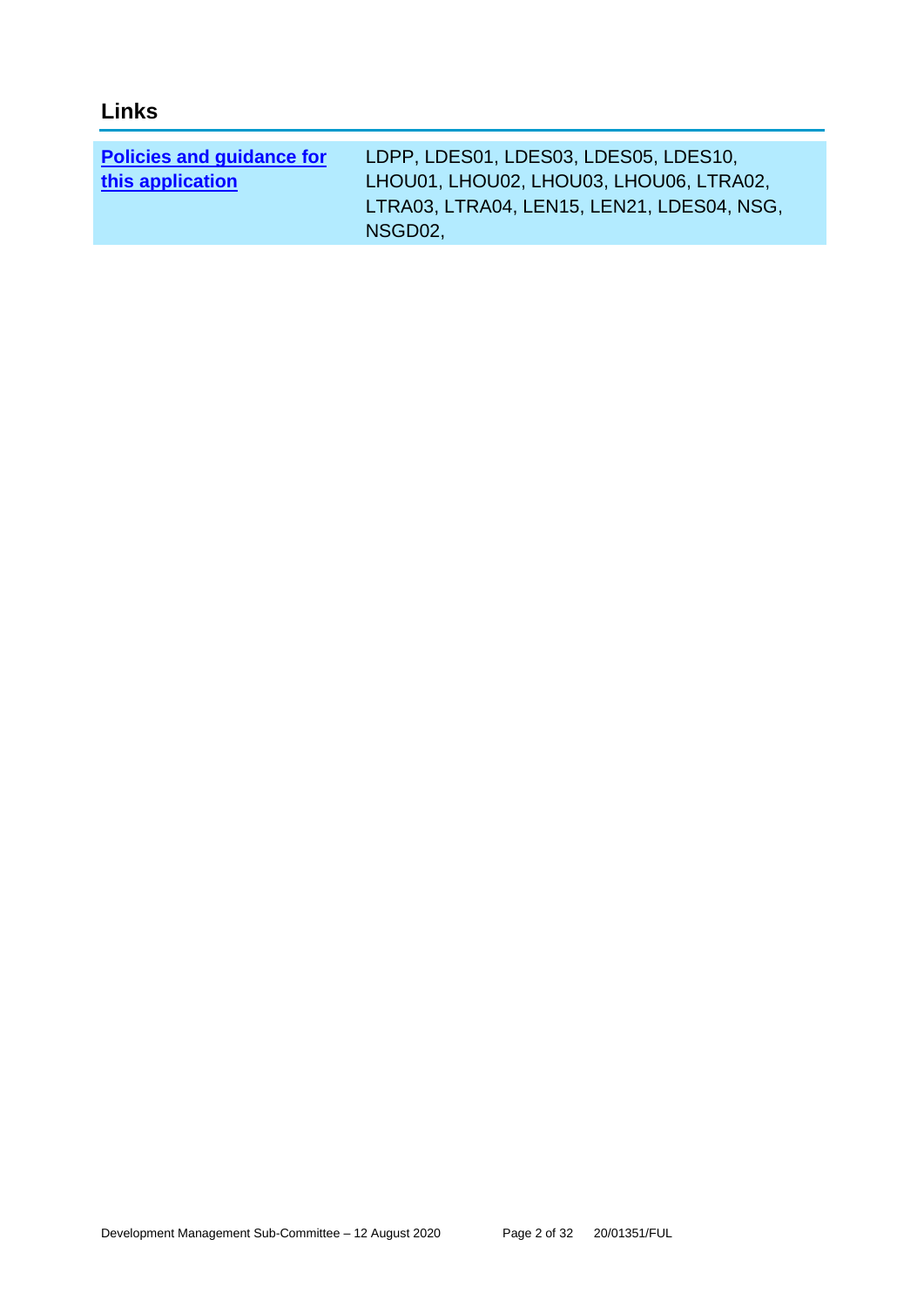# **Report**

**Application for Planning Permission 20/01351/FUL At 37 Corstorphine Road, Edinburgh, EH12 5QQ. Demolition of existing house and erection of new residential building to form residential apartments with associated car parking and landscaping.**

# **Recommendations**

**1.1** It is recommended that this application be Granted subject to the details below.

# **Background**

# **2.1 Site description**

The site is located on the south side of Corstorphine Road and extends to approximately 0.17 hectares. The site is triangular in shape, bounded by a stone wall and is currently occupied by a detached two storey residential villa, single storey garage and incidental garden ground. Neither of the buildings are listed. The Water of Leith is directly to the rear of the site, with Roseburn Park lying beyond this. To the north of the site are large detached villas which are in residential and commercial use, detached villas also lie to the west. Numbers 39, 41 and 43 Corstorphine Road, that lie to the west, are category C listed (LB ref: 28587 and 28588, listed 18/09/2002).

There are three vehicular access points to the site from Corstorphine Road.

The site is not located within a conservation area but is adjacent to the West Murrayfield Conservation Area to the west and the Coltbridge and Wester Coates Conservation Area to the east.

# **2.2 Site History**

17 July 2003 - Planning permission granted to construct two way vehicle access with gates and turning area (application number 03/01727/FUL).

16 May 2016 - Planning permission granted to form new vehicle access and associated parking area (application number 16/01583/FUL).

July 2019 - Planning permission refused for the demolition of existing house, erection of new building to form residential apartments with associated car parking and landscaping (application number 18/02404/FUL).

20 January 2020 - Appeal determined by the DPEA and dismissed at appeal (planning appeal reference PPA-230-2287). The reporter concluded that the proposal would be at risk of flooding due to uncertain levels of protection and an inadequate level of freeboard allowance being available.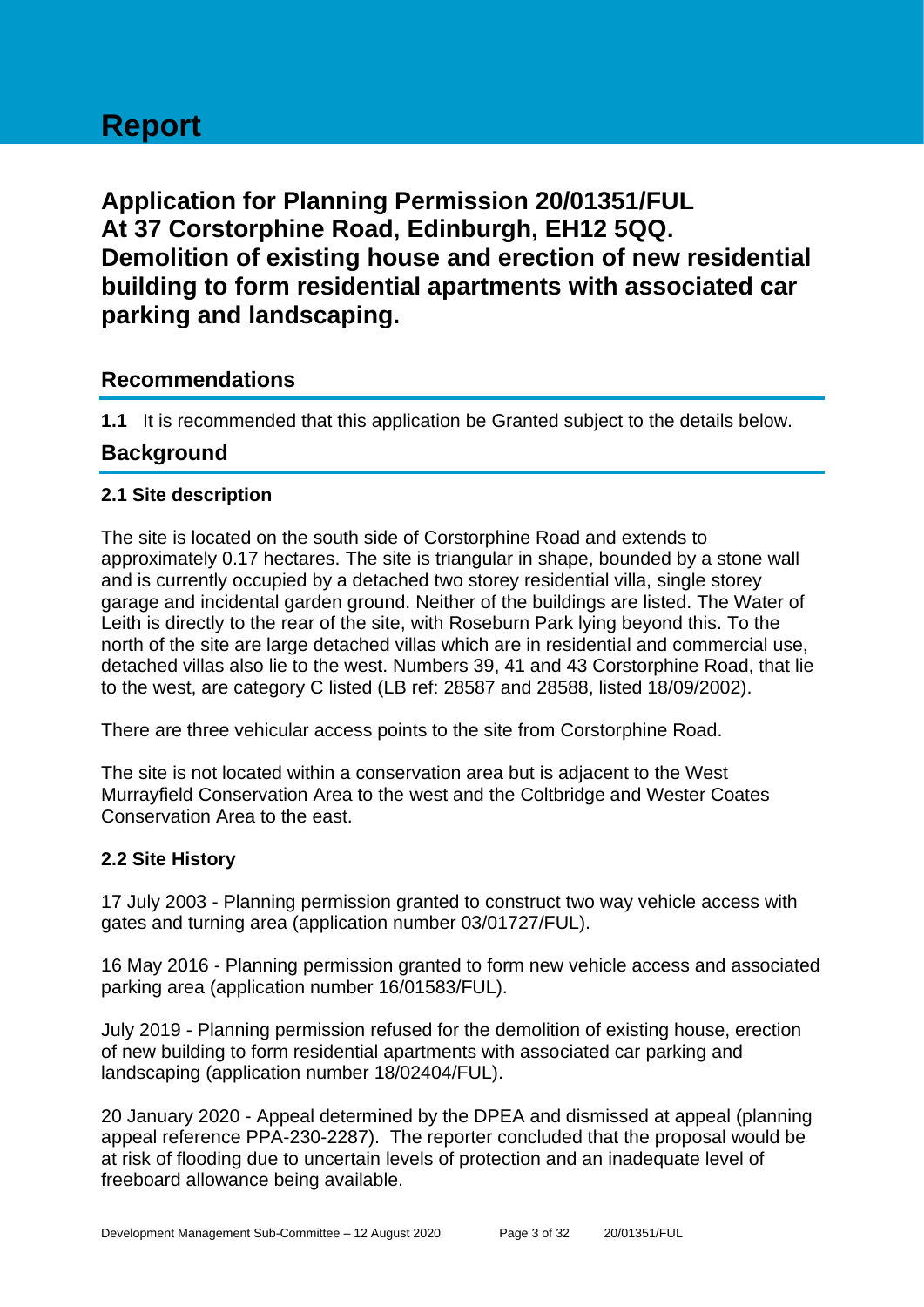The proposal would also result in an unreasonable impact on the privacy of a neighbouring property. The Reporter also concluded that the design was not of a poor quality, it would not affect the character of the conservation area or the setting of the adjacent listed building and that appropriate open space was being provided.

# **Main report**

# **3.1 Description of the Proposal**

The application is to demolish the existing villa and garage and erect a residential development comprising 20 apartments: 12 two-bedroom and eight three-bedroom within a four storey block with terraces, balconies, cycle and car parking, landscaping and refuse space.

The proposed building is contemporary in style, a flat roofed structure of four storeys with part of the top floor recessed at the front and rear elevation. The main facing material is sandstone, supplemented with brick cladding, bronze coloured aluminium, timber cladding and bronze finished windows and steel metal balustrades.

Landscaped areas are proposed to the front, in the north east corner and south west corner of the building, with timber decked private gardens facing onto the Water of Leith and Roseburn Park.

The scheme provides 19 car parking spaces, including three spaces with electric car charging points, 44 secure cycle parking spaces and four sheffield stands for eight cycles.

# Supporting Documents

The following documents are available on the Planning and Building Standards Online Services:

- − Planning Supporting Statement;
- − Flood Risk Assessment and
- − Planning and Design Statement.

# **3.2 Determining Issues**

Section 25 of the Town and Country Planning (Scotland) Act 1997 states - Where, in making any determination under the planning Acts, regard is to be had to the development plan, the determination shall be made in accordance with the plan unless material considerations indicate otherwise.

Do the proposals comply with the development plan?

If the proposals do comply with the development plan, are there any compelling reasons for not approving them?

If the proposals do not comply with the development plan, are there any compelling reasons for approving them?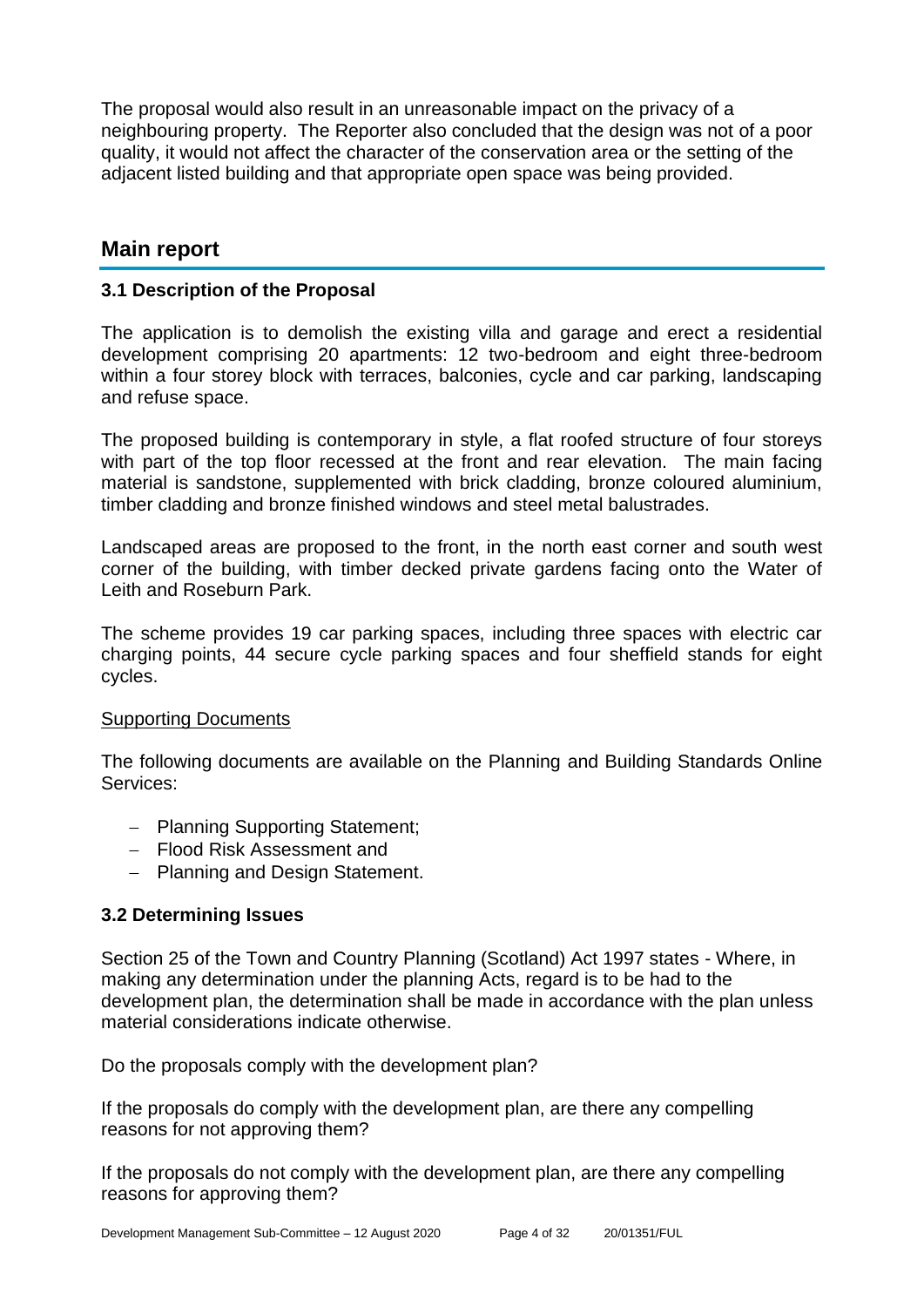# **3.3 Assessment**

To address these determining issues, the Committee needs to consider whether:

- a) the development is acceptable in principle in this location;
- b) the proposal will have any adverse impacts on the setting of the adjacent listed building and conservation area
- c) the scale, form, design and materials are acceptable;
- d) the development will impact on residential amenity;
- e) the proposal raises any issues in terms of residential amenity for the future occupiers of the development;
- f) the landscape impacts are acceptable;
- g) transport, parking and access are satisfactory;
- h) there is an Affordable Housing contribution required;
- i) the proposal has any significant impacts in terms of flooding;
- j) the proposal is acceptable in relation to other relevant material considerations and
- k) the representations have been addressed.

#### a) Principle

The site is allocated as Urban Area in the Edinburgh Local Development Plan (LDP) where housing development in principle is acceptable. Housing is supported within the urban area by Policy Hou1 where it is compatible with other policies in the local plan.

The development is acceptable in principle in this location subject to the consideration of other matters below.

# b) Impact on the Setting of the Listed Building and conservation areas

Policy Env 3 (Listed Building - Setting) does not allow development that would be detrimental to the setting of a listed building. Policy Env 6 (Conservation Area - Development) states that development affecting the setting of a conservation area should preserve or enhance the character or appearance of the conservation area.

The site itself is not located within a conservation area but does lie in close proximity to both the Coltbridge and Wester Coates Conservation Area and the West Murrayfield Conservation Area. Villas constitute the main building form, but whether detached, semi-detached or terraced, are generous in massing and scale.This is predominantly found on the north side of Corstorphine Road and there is little reference made in the character appraisals to the south side.

Murrayfield Parish Church and the properties on Abinger Garden within the Coltbridge and Wester Coates conservation area are separated by Corstorphine Road and secluded by way of an avenue of trees with the West Murrayfield conservation area being located an appropriate distance from the site.The scale of the proposal would not have a detrimental impact on the character or setting of either conservation area and accords with LDP Policy Env 6.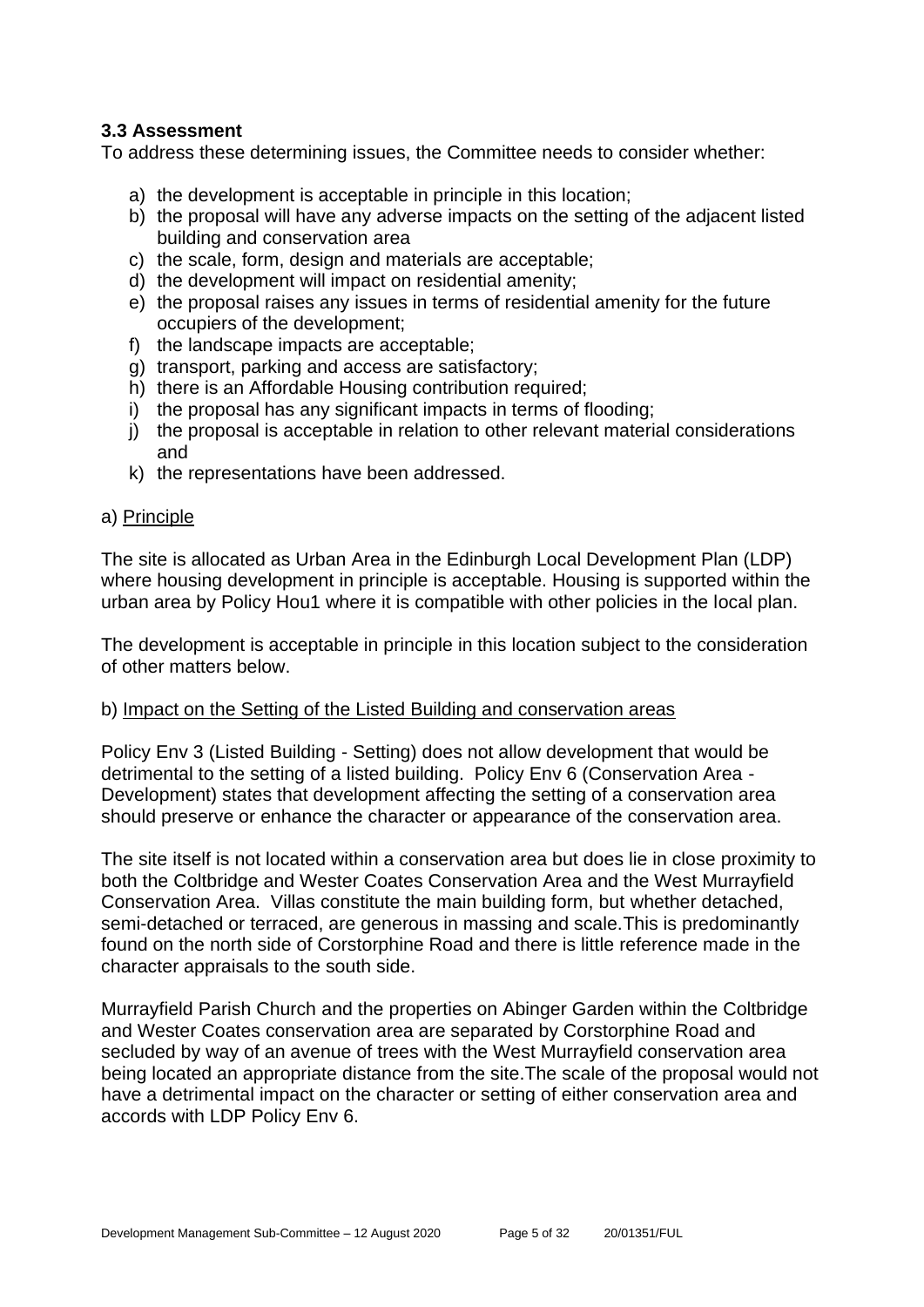Numbers 39, 41 and 43 Corstorphine Road are all category C listed buildings. Number 41 and 43 are a sufficient distance from the site to ensure there will be no detrimental impact to their setting. Number 39 is located adjacent to the site at a distance of approximately 20 metres and is a plain styled villa set within generous garden grounds. The proposed building provides suitable spacing between number 39 reflective of that between the existing villas. The proposal will replace the existing building with another built form of a similar height and its scale would not affect the setting of the adjacent listed building when viewed from Corstorphine Road.

The proposal complies with Policy Env 3.

# c) Scale, Form, Design, Materials and Density

Edinburgh Local Development Plan policies Des 1 (Design Quality and Context) and Des 3 (Development Design - Incorporating and Enhancing Existing and Potential Features) states that planning permission will not be granted for poor quality or inappropriate design that would be damaging to the character of the area and that development should demonstrate that the existing characteristics have been incorporated and enhanced through its design and will have a positive impact on its surroundings. LDP Policy Des 4 (Development Design - Impact on Setting) requires development to demonstrate that it will have a positive impact on its surroundings, including the character of the wider townscape and landscape, and impact on existing views. In addition, policy Des 10 (Waterside Development) sets criteria for new development adjacent to a watercourse.

Policies Hou 2 (Housing Mix) and Hou 4 (Housing Density) seek an appropriate mix of accommodation and appropriate density on each site.

The Edinburgh Design Guidance sets out key aims for new development to have a positive impact on the immediate surroundings, through its height and form; scale and proportions; positioning of the buildings on site and materials and detailing.

The surrounding area is of a mixed character, encompassing detached dwellings and larger commercial buildings to the east.The scale and height of the proposed building has been designed to respond to the variety of buildings in close proximity to the site. The set back at the third floor is designed to respond to the rooflines of the adjacent listed buildings, whilst the height on the east elevation responds to the commercial developments. The overall scale and height of the building will not significantly alter the character of Corstorphine Road or be out of scale with the variety of buildings found in close proximity along the south side of Corstorphine Road.

The proposal is a contemporary design and uses a range of materials including stone on the main elevations, brick and timber cladding. These are high quality materials which will harmonise with the traditional building materials found in the immediate vicinity. The rear elevation is articulated with large windows and balconies to take advantage of the open outlook over Roseburn Park and the Water of Leith and provides a sympathetic and attractive frontage onto that watercourse.

The overall design of the proposal has responded to the nature and shape of the site and will integrate well within the wider context. It is noted that the design concept is the same as that refused by the Committee under application 18/02404/FUL but the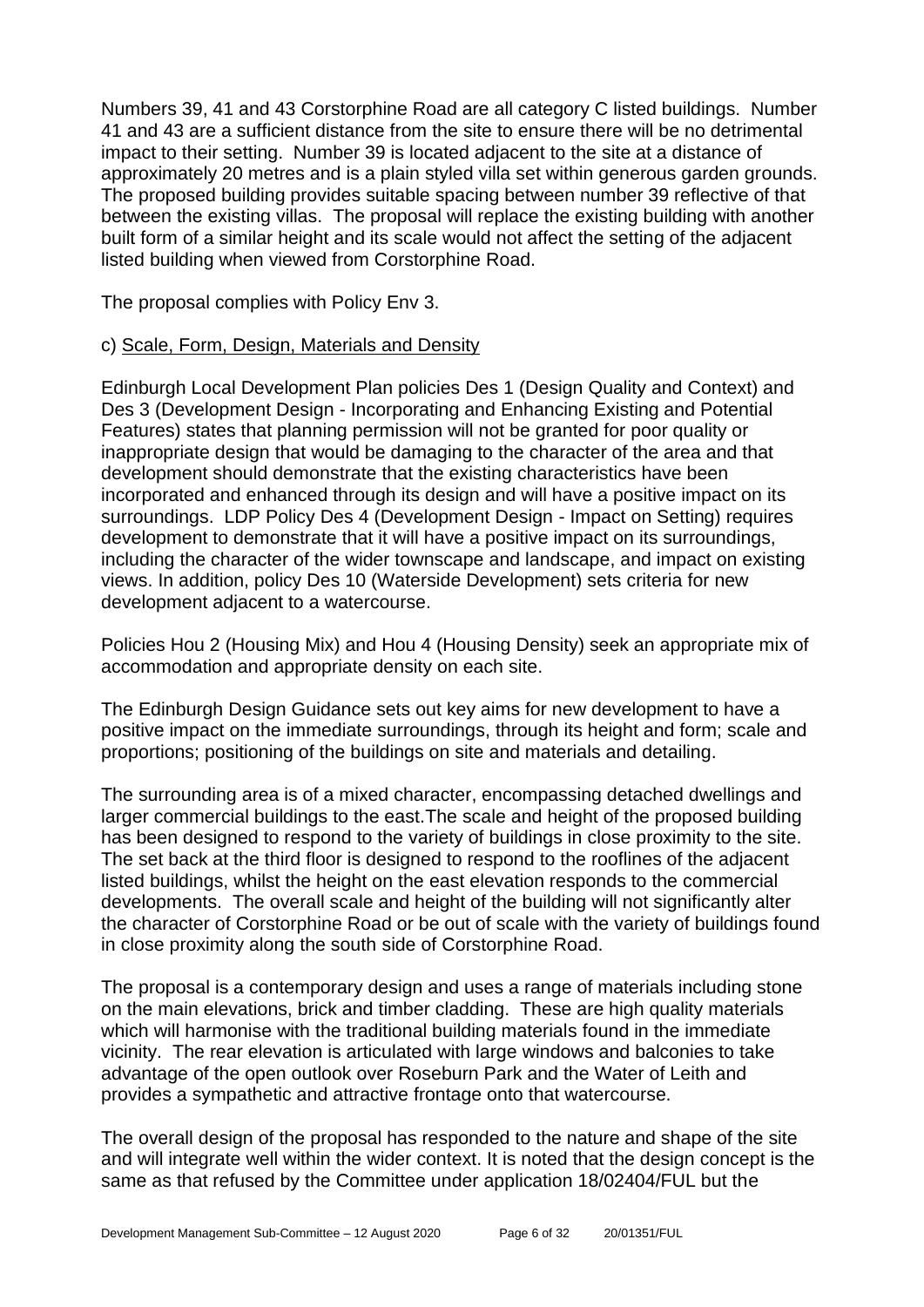Reporter found this aspect to be compatible with the Development Plan. The appeal decision is a material planning consideration in this case.

The development complies with LDP policies Des 1, Des 3, Des 4 and Des 10

#### *Housing Mix*

The mix of two and three bedroomed properties is acceptable in compliance with policy Hou 2.

# *Density*

Edinburgh Local Development Plan policies Hou 4 seeks an appropriate density of development on each site having regard to its characteristics and those of the surrounding area.

The spatial character of the area is mixed. Generally higher densities and larger built form and footprints exist along the Corstorphine Road corridor particularly to the east of the site, the closer it gets to the city centre. To the north, lower densities prevail. The site marks the gateway to this change in character and an opportunity exists to create a development which contributes to a greater sense of arrival. There is a strong urban design rationale for a high density development which reflects its sustainable location along an arterial route.

The density of the proposal is acceptable and would create an attractive residential environment with good access to public transport.

The development complies with LDP policy Hou 4.

#### d) Residential Amenity

LDP policy Des 5 (Development Design - Amenity) states that planning permission will be granted for development where it is demonstrated that the amenity of neighbouring developments is not adversely affected and that future occupiers have acceptable levels of amenity.

The internal floor area of each for the two-bedroom flats range from 79 square metres to 95.7 square metres and 109.7 square metres to 130.5 square metres for the three bedroom flats which complies with the minimum standards as set out in the Edinburgh Design Guidance.

In terms of sunlight to existing residents, the applicant provided a sun path shadow analysis which compared the impact of the proposed buildings on all surrounding properties during the spring equinox. This study demonstrates that the proposal will result in a small increase to the shadow already cast on 39 Corstorphine Road and the properties on the opposite side of Corstorphine Road but will not result in a significant loss of sunlight to this space.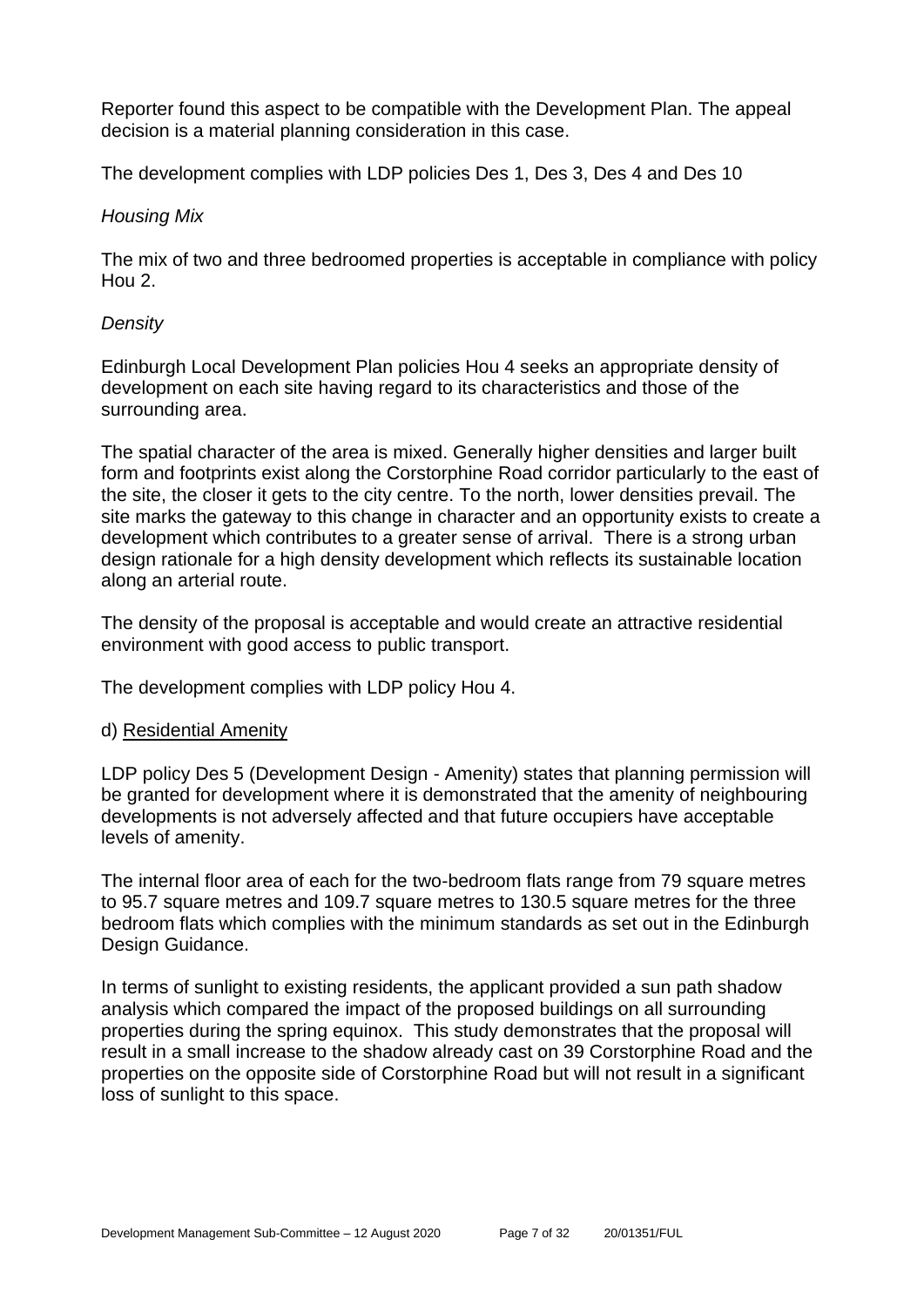In terms of privacy, the west elevation of the proposed building has been designed with a chamfered edge to reduce direct overlooking to number 39 Corstorphine Road and increase the space around the building. This was one of the issues that the Reporter dismissed the appeal on. The Reporter was concerned with the potential for overlooking the garden of No.39 and stated - *The orientation of windows within main rooms (bedrooms and living areas) would result in a direct and intrusive view into the private garden area; including areas that appear to be commonly used by the occupants of number 39. The elevated third floor terrace, which wraps around the south west corner of the proposal, would to my mind (with its associated full length windows) present an overbearing feeling of being overlooked within the garden of number 39.*

The revised design has taken account of the Reporter's concerns and the windows on this elevation are now between 12.4 metres and 15.5 metres from the boundary with two windows, positioned at the first and second floor, tapered to look due south. The amount of glazing on this elevation has also been reduced and the wrap around roof terrace has been amended so it now only faces south. The orientation of the windows at the upper floors will result in some overlooking to the south west corner of the garden of number 39 but this is not a significant proportion of the overall large garden area associated with the property and the amendments address the Reporter's concerns.

The development complies with LDP Policy Des 5.

Policy Hou 3 (Private Green Space) in the LDP requires a minimum of 20% of the total site area to be usable open space and 10 square metres per flat to be provided for those units without a garden.

Green open space will be provided by way of courtyards, balconies, roof terraces and private gardens. Fifteen flats proposed have no garden area, which would require 150 square metres of communal open space to be provided; the proposal will provide 263.9 square metres which is 26% of the total site area. The open space to the north provides a setting for the building but will be limited in terms of its usability given it will be overshadowed by the building and will not benefit from large amounts of light. The south facing flats will have private balconies overlooking the Water of Leith and Roseburn Park. The proximity to Roseburn Park and its accessibility ameliorates the level of provision within the scheme and was accepted by the Reporter as justification to support the policy.

The proposal complies with LDP Policy Hou 3.

#### f) Landscape Impacts

The site is adjacent to a Local Nature Conservation Site as defined in the LDP. Policy Env 15 (Sites of Local Importance) guards against development which is likely to have an adverse impact on the flora, fauna, landscape or geological features of the site.

Adjacent to the riverbank, the site has been cleared of any vegetation which was to accommodate the flood prevention works. The only vegetation and planting on the site are around the existing house and this has no restrictions on removal.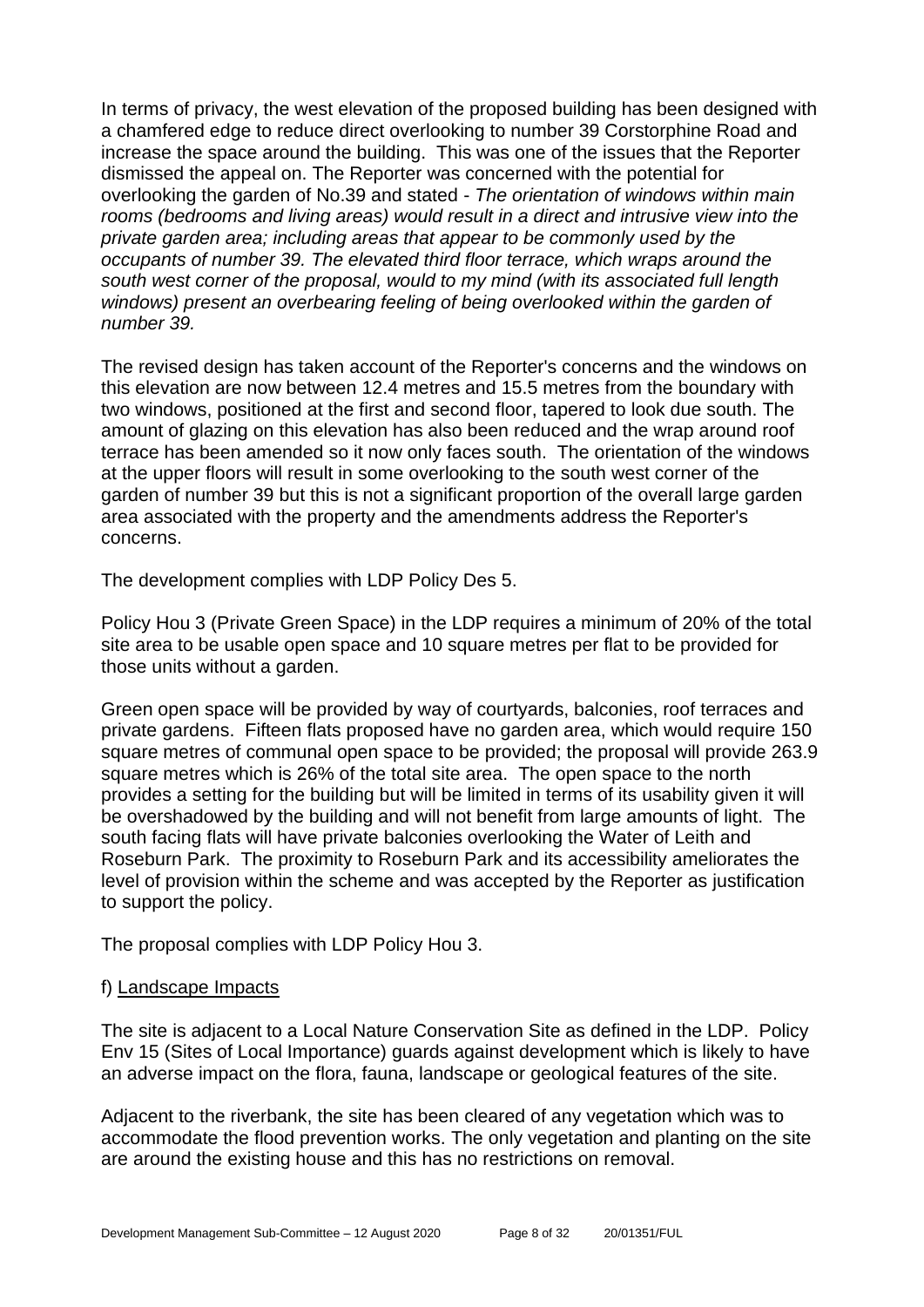The proposed development to the south is set back approximately 1.2 metres from the site boundary. Outwith the site there is a natural river edge to the Water of Leith abutting the flood wall and this provides a reasonable set back.

The development will therefore have no adverse impact on flora or fauna, in compliance with LDP Policy Env 15.

# g) Road Safety

Policy Tra 2 (Car Parking) and Tra 3 (Cycle Parking) states permission will be granted for development where proposed car parking provision complies with and does not exceed parking standards and cycle parking and storage complies with the standards.

The development is providing 19 parking spaces for the residential units, including 3 with electric charging points. The distribution of parking around the site, access routes to them and overall provision meets levels required in the Council's guidance and is satisfactory. Cycle stores are to be located to the north of the site to provide secure cycle parking.

Transport, parking and access are satisfactory and accord with policy Tra 2 and Tra 3 of the LDP.

#### h) Affordable Housing

Policy Hou 6 (Affordable Housing) states that sites consisting of 12 or more units should include provision for affordable housing amounting to 25% of the total number of units. For proposals above 20 or more units, the provision should normally be on site. Whenever practical, the affordable housing should be integrated with market housing.

The application is for 20 units and as such the policy requires 5 affordable units to be provided on site for affordable housing. It is only where the Council is satisfied that the affordable housing could not be viably delivered onsite by a housing association, that alternative proposals are considered.

A commuted sum was deemed to be acceptable in 2019 for the previous application for 20 flats on this site (application number 18/02404/FUL). The current application is for a very similar proposal, with the same number of flats and general form.

Onsite RSL delivery was considered but discounted for the following two reasons:

1. High build costs - CEC Property Management asked independent surveyors Currie and Brown to carry out an appraisal of the development proposals. Currie and Brown ran their own appraisal using current standard development costs/assumptions. The average build cost per unit is marginally higher than the previous scheme. On this basis, the properties are not financially viable for an RSL as they have an average unit cost of between £240,000 to £280,000. RSLs build costs are approximately £130,000 per unit. The funding gap is therefore highly significant as the use of any commuted sums or additional grant funding to bridge this gap would not present value for money.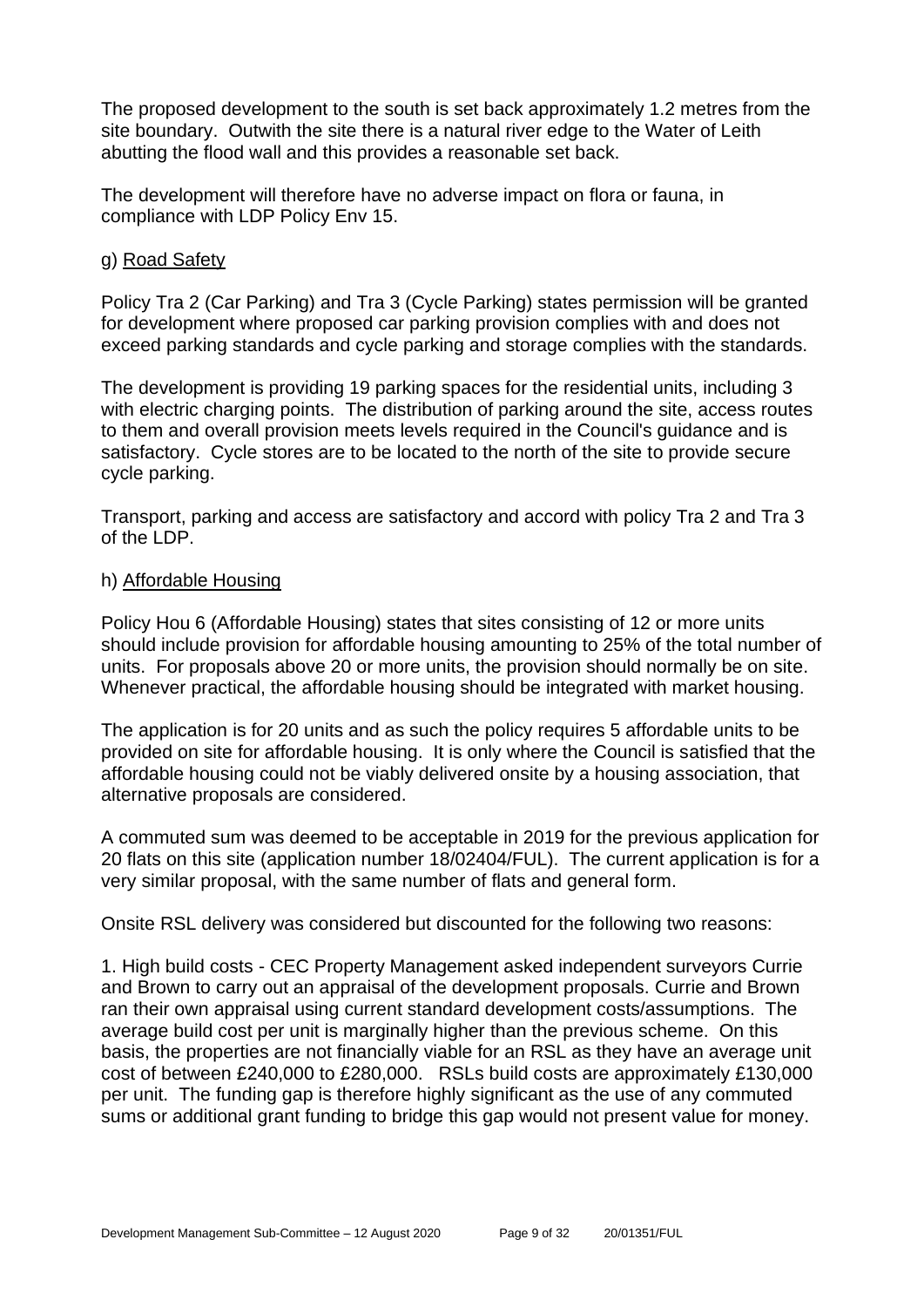2. The current design and requirement for five affordable homes means that an RSL would not have majority ownership in a stair. This poses significant ownership, management and maintenance issues for RSLs. Design changes to incorporate a standalone affordable block would be significant and may require an additional stairwell, potentially reducing the total number of units. If the project has under 20 units in total; the default policy position would be for a commuted sum payment.

Places for People and Dunedin Canmore Housing Association both advised that the previous scheme would not be viable for the above reasons.

Where the developer has clearly established that the development would not be viable for a housing association then the affordable housing policy allows for alternative methods of delivery to be considered. The developer has submitted an indicative sales cost, which makes golden share an unviable delivery model.

The housing service accepts that payment of a commuted sum in lieu of onsite affordable housing can be justified for this application. The actual commuted sum will be secured though a S75 agreement and determined by land value, with the final figure provided by the District Valuer in line with the approach set out in the Council's planning guidance on 'Affordable Housing'. An informative has been added requiring the conclusion of a legal agreement to secure financial contribution for this purpose.

#### i) Flooding

Policy Env 21 (Flood Protection) states that planning permission will not be granted for development that would increase a flood risk or be at a risk of flooding itself, impeded the flow of flood water or be prejudicial to existing or planned flood defence systems.

SEPA is a Statutory Consultee and in this instance has objected in principle to the proposed development on the grounds that given the uncertainties attached to the standard of protection, the application site does not conform to Planning Information Note 4 guidance

There is a Flood Protection Scheme (FPS) along the Water of Leith which affords a level of protection to existing property and infrastructure located behind it. This area falls within Phase 2 of this scheme. In August 2017, SEPA published a Planning Information Note 4 which sets out the position it now takes for development behind a FPS. In summary, where a planning application will result in land use change to a highly vulnerable use such as residential, SEPA requires the development to be protected to a 1:200 year standard including an appropriate allowance for climate change.

SEPA has a shared duty with Scottish Ministers and other responsible authorities under the Flood Risk Management (Scotland) Act 2009 to reduce flood risk and promote sustainable flood risk management. It states that the cornerstone of sustainable flood risk management is the avoidance of flood risk. It is SEPA's view that vulnerable uses such as residential development should be directed to alternative locations rather than incorporating mitigation measures.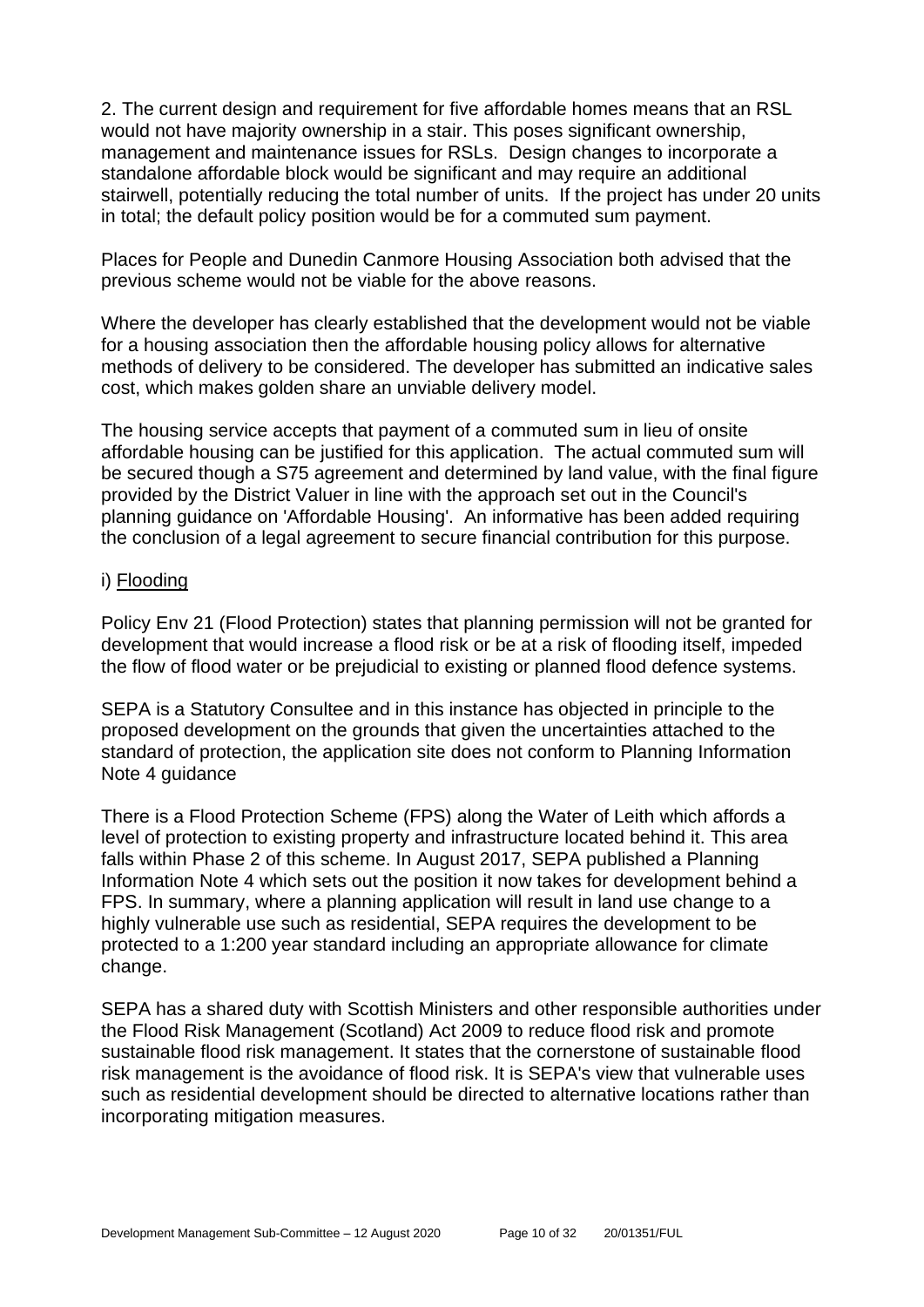However, SEPA recognises that in determining applications, planning authorities have to consider a range of material considerations as well as flood risk. There may be circumstances where applications are granted planning permission despite an objection from SEPA.

The applicant has submitted a Flood Risk Assessment. This assessment considered the DPEA Reporter's findings in the recent appeal decision (PPA-230-2287) which stated that a finished floor level of 42.7 metres above ordnance datum, an increase of 330 millimetres would be required to meet what was agreed to be SEPA position at the time. This application proposes a finished floor level of 42.84 metres above ordnance datum, an increase of 440 millimetres.

The applicant has designed the proposals to meet these requirements and the Council's Flooding team is satisfied that the mitigation proposed is acceptable. Notwithstanding SEPA's objection to the principle of residential development, this proposal has been designed to mitigate potential flood risk and accords with LDP policy ENV 21 Flood Protection and addresses the Reporter's concerns in the appeal decision.

As SEPA has objected to the application, if the Council is minded to grant planning permission, it must notify Scottish Ministers.

#### j) Other relevant material considerations

# *Archaeology*

The site contains an unlisted Victorian Villa and occurs on the southern side of the historic medieval road linking Edinburgh and Glasgow and is therefore considered to be of archaeological interest. Although the site has been significantly affected by modern disturbances, groundbreaking works associated with demolition and development may disturb evidence for this historic settlement. It is recommended that a programme of archaeological work (excavation) is undertaken prior to/during development to fully excavate, record, analyse and publish any significant remains that may be disturbed. A condition has been added in respect of this.

# *Education*

Policy Del 1 requires proposals to contribute towards education provision.

This site falls within Sub-Area W-2 of the 'West Edinburgh Education Contribution Zone'. The Council has assessed the impact of the proposed development on the identified education infrastructure actions and current delivery programme. Appropriate education infrastructure actions to mitigate the cumulative impact of development now anticipated are identified. The required contribution will therefore be based on the established 'per house' rates for the appropriate part of the Zone.

If the appropriate infrastructure and land contribution is provided by the developer, as set out below, Communities and Families does not object to the application. Total infrastructure contribution required is £2,240 index linked based on the increase in the BCIS Forecast All-in Tender Price Index from Q4 2017 to the date of payment.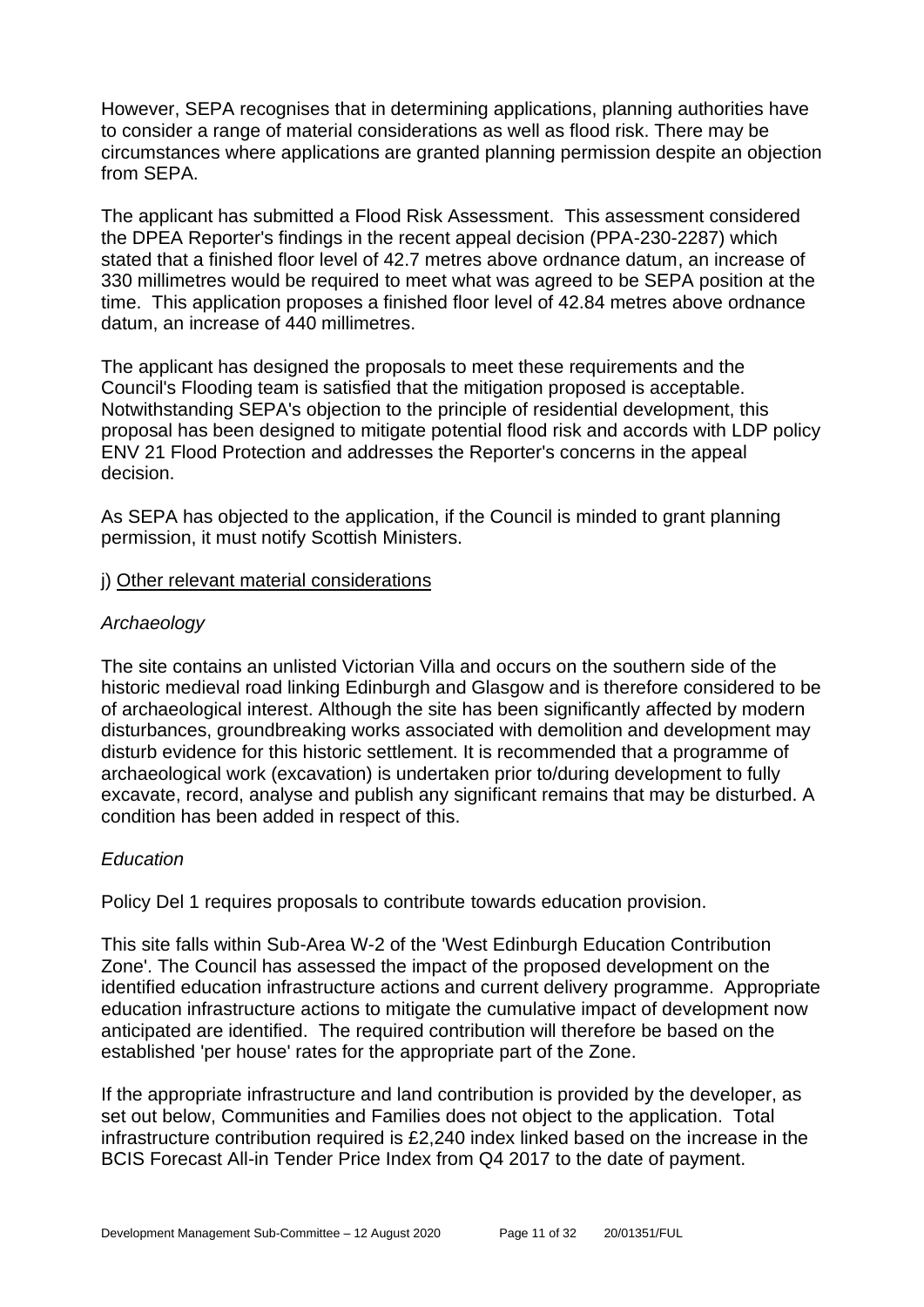A legal agreement is recommended to secure the required contribution.

# k) Public Comments

# **Material Representations - Objection**

- − scale of the building too big addressed in section 3.3 (c)
- − out of character addressed in section 3.3 (c)
- − loss of the villa -addressed in section 3.3 (b)
- − pressure on local parking addressed in section 3.3 (g)
- − traffic impact addressed in section 3.3 (g)
- − flooding issues with the site addressed in section 3.3 (i)
- − failure to address privacy issues addressed in section 3.3 (d)
- − too little space around the building addressed in section 3.3 (d)
- − no affordable housing addressed in section 3.3 (h)

#### **Material Representations - Support**

- − providing much needed residential accommodation
- − address the housing need
- − positive impression on the townscape
- − this site will reduce the need for greenfield housing
- − high quality environment for residents.

#### **Murrayfield Community Council**

- − The Murrayfield Community Council did not request to be a statutory consultee but it objected on the following grounds:
- − the proposal will affect the setting of the adjacent listed buildings addressed in paragraph 3.3 (b)
- − development does not contribute to a sense of place addressed in paragraph 3.3 (c)
- − height of the block is excessive addressed in paragraph 3.3 (c)
- − while the applicant has made some modifications to windows and terraces, the height and proximity issues remain - addressed in paragraph 3.3 (c)
- − proximity to the flood defence wall addressed in paragraph 3.3 (i)
- − limited green space addressed in section 3.3 (d)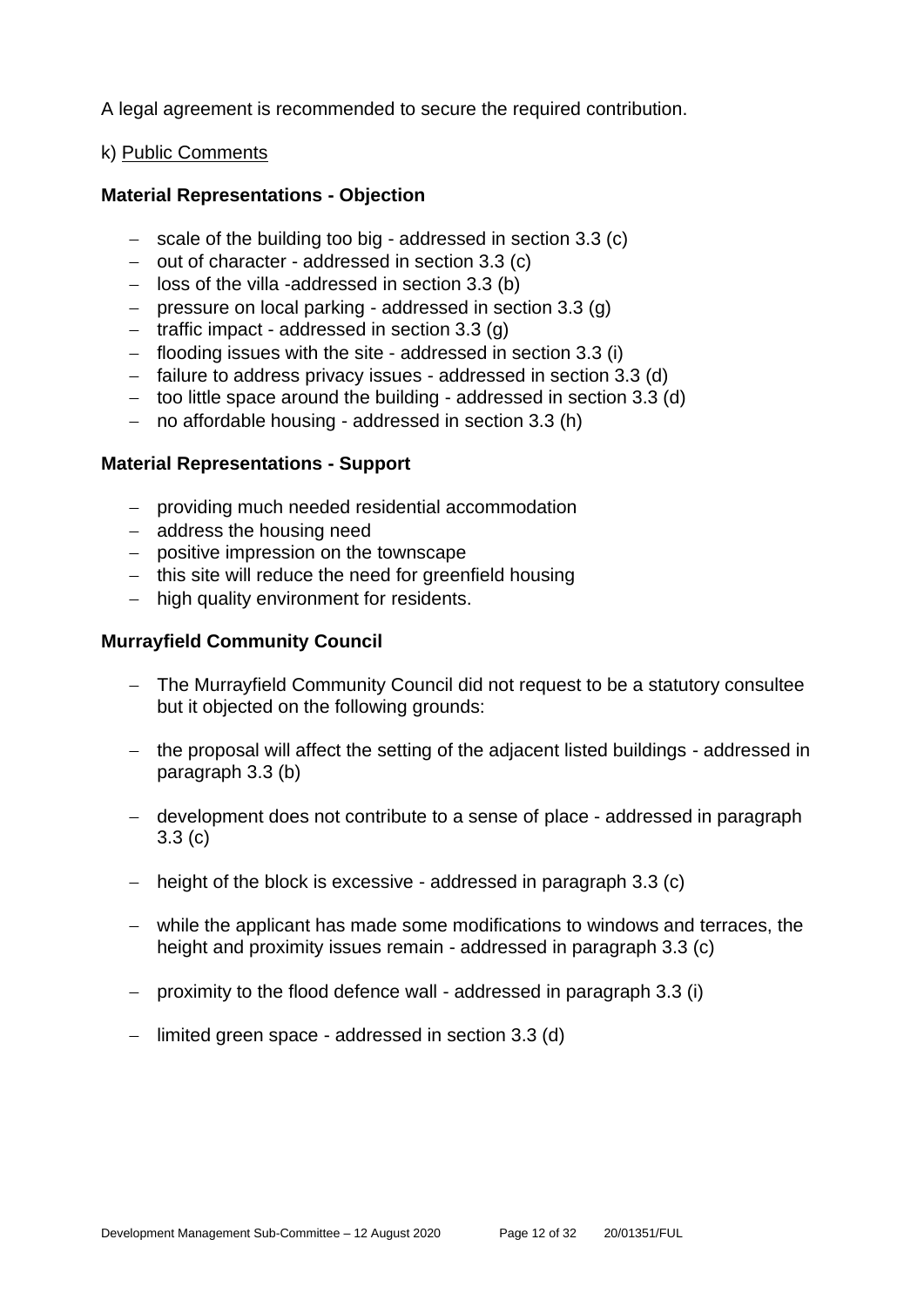#### **Conclusion**

In conclusion, the proposal complies with the Local Development Plan. The scale, form, design and materials are acceptable and will have no effect on the character of the surrounding area. The proposals will have no adverse impact on the neighbouring listed building or its setting. The development will have no detrimental impact on significant archaeological remains, flora or fauna, residential amenity or road safety.

A suitable legal agreement shall be entered into to ensure an appropriate contribution to the provision of affordable housing and education.

Flooding arrangements for the site are acceptable to CEC's Flood Team. However, SEPA are objecting on the grounds that there is a risk of flooding of the proposed buildings. In view of this outstanding objection, as SEPA is a statutory consultee, the Scottish Ministers will require to be notified should committee decide to grant the application. There are no material considerations that outweigh this conclusion.

It is recommended that this application be Granted subject to the details below.

# **3.4 Conditions/reasons/informatives**

# **Conditions:-**

- 1. The application shall be notified to the Scottish Ministers prior to determination.
- 2. No development shall take place until the applicant has secured the implementation of a programme of archaeological work, in accordance with a written scheme of investigation which has been submitted to and approved in writing by the Planning Authority, having first been agreed by the City Archaeologist.

#### **Reasons**:-

- 1. In order to accord with the statutory requirements of the Town and Country Planning (Scotland) Acts.
- 2. In order to safeguard the interests of archaeological heritage.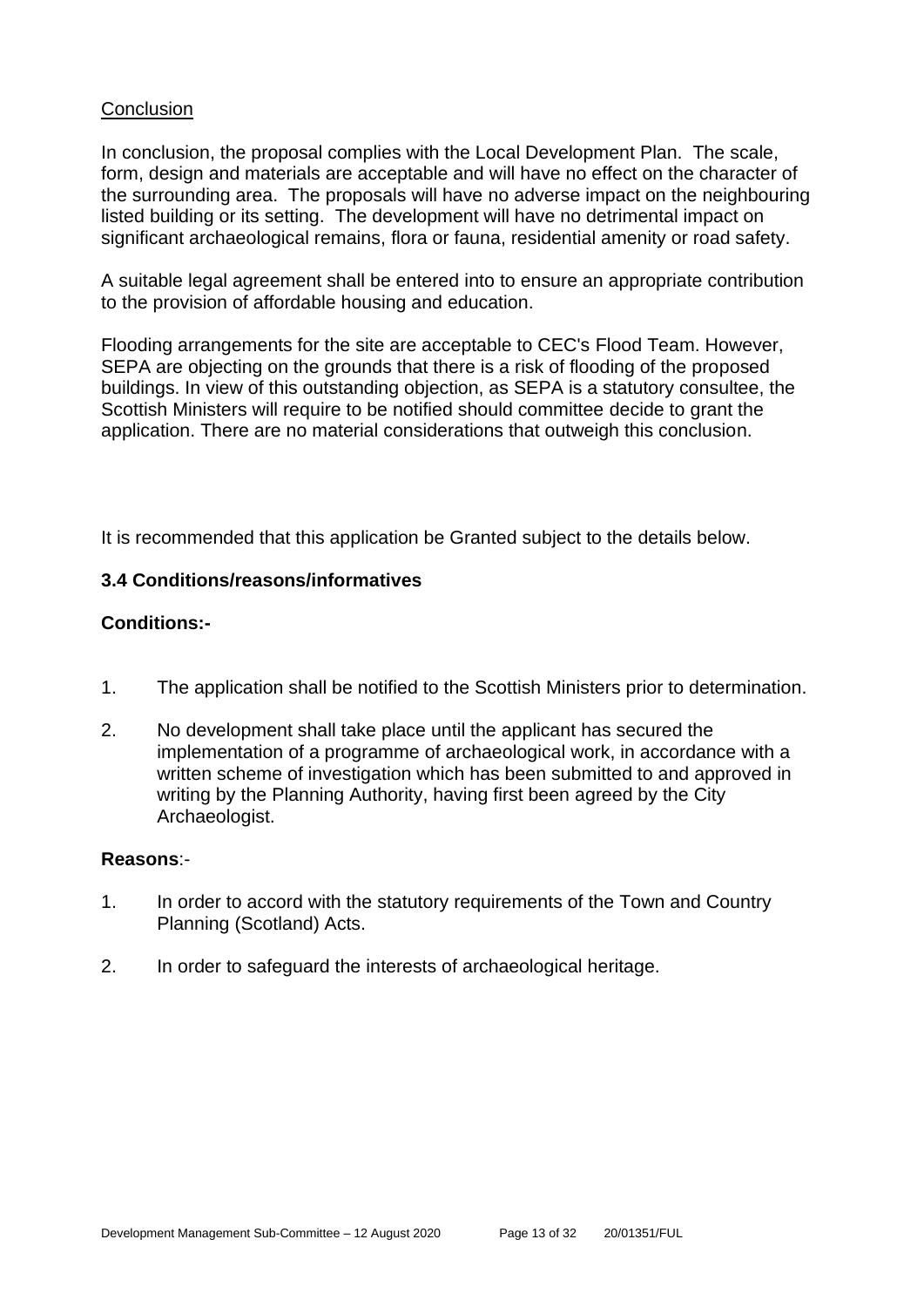# **Informatives**

It should be noted that:

1. Permission should not be issued until the applicant has entered into a suitable legal agreement to ensure that affordable housing is provided in accordance with Council policy.

The legal agreement should be concluded within 6 months of the date of this notice. If not concluded within that 6 month period, a report will be put to committee with a likely recommendation that the application be refused.

2. Consent shall not be issued until a suitable legal agreement has been concluded to make a financial contribution to Children and Families to alleviate accommodation pressures in the local catchment area.

The legal agreement should be concluded within 6 months of the date of this notice. If not concluded within that 6 month period, a report will be put to committee with a likely recommendation that the application be refused.

- 3. The development hereby permitted shall be commenced no later than the expiration of three years from the date of this consent.
- 4. As soon as practicable upon the completion of the development of the site, as authorised in the associated grant of permission, a 'Notice of Completion of Development' must be given, in writing to the Council.
- 5. No development shall take place on the site until a 'Notice of Initiation of Development' has been submitted to the Council stating the intended date on which the development is to commence. Failure to do so constitutes a breach of planning control, under Section 123(1) of the Town and Country Planning (Scotland) Act 1997.
- 6.1 In accordance with the Council's LTS Travplan3 policy, the applicant should consider developing a Travel Plan including provision of pedal cycles (inc. electric cycles), secure cycle parking, public transport travel passes, a Welcome Pack, a high-quality map of the neighbourhood (showing cycling, walking and public transport routes to key local facilities), timetables for local public transport;
	- 2. The applicant should note that new road names will be required for the development and this should be discussed with the Council's Street Naming and Numbering Team at an early opportunity;
	- 3. The applicant should be advised that, as the development is located in the extended Controlled Parking Zone, they will be eligible for one residential parking permit per property in accordance with the Transport and Environment Committee decision of 4 June 2013. See

https://democracy.edinburgh.gov.uk/Data/Transport%20and%20Environment%20Com mittee/20130604/Agenda/item\_77\_-

controlled parking zone amendments to residents permits eligibility.pdf (Category D - New Build);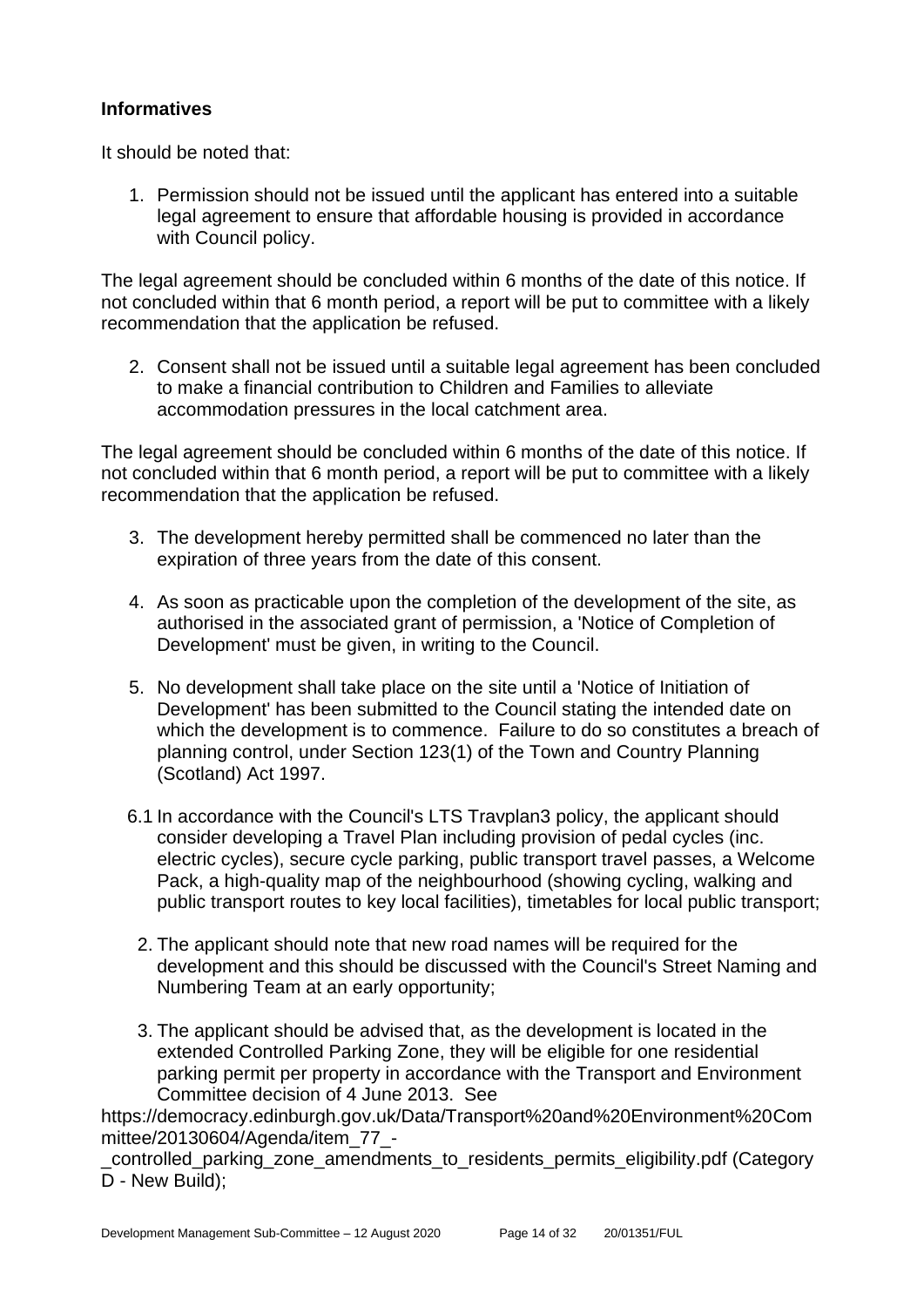- 4. With regard to the off-street parking are
- : a. Access to the car parking area is to be by dropped kerb (i.e. not bell mouth);
- b. A length of 2 metres nearest the road should be paved in a solid material to prevent deleterious material (e.g. loose chippings) being carried on to the road;
- c. Any gate or doors must open inwards onto the property;
- d. Any hard standing outside should be porous;
- e. Any works to form a footway crossing must be carried out under permit and in accordance with the specifications. See Road Occupation Permits https://www.edinburgh.gov.uk/roads-pavements/road-occupation-permits/1
- 5. All disabled persons parking places should comply with Disabled Persons Parking Places (Scotland) Act 2009. The Act places a duty on the local authority to promote proper use of parking places for disabled persons' vehicles. The applicant should therefore advise the Council if he wishes the bays to be enforced under this legislation. A contribution of £2,000 will be required to progress the necessary traffic order but this does not require to be included in any legal agreement. All disabled persons parking places must comply with Traffic Signs Regulations and General Directions 2016 regulations or British Standard 8300:2009 as approved.

# **Financial impact**

# **4.1 The financial impact has been assessed as follows:**

The application is subject to a legal agreement for developer contributions.

# **Risk, Policy, compliance and governance impact**

**5.1** Provided planning applications are determined in accordance with statutory legislation, the level of risk is low.

# **Equalities impact**

# **6.1 The equalities impact has been assessed as follows:**

This application was assessed in terms of equalities and human rights. The impacts are identified in the Assessment section of the main report.

# **Sustainability impact**

# **7.1 The sustainability impact has been assessed as follows:**

This application is not subject to the sustainability requirements of the Edinburgh Design Guidance.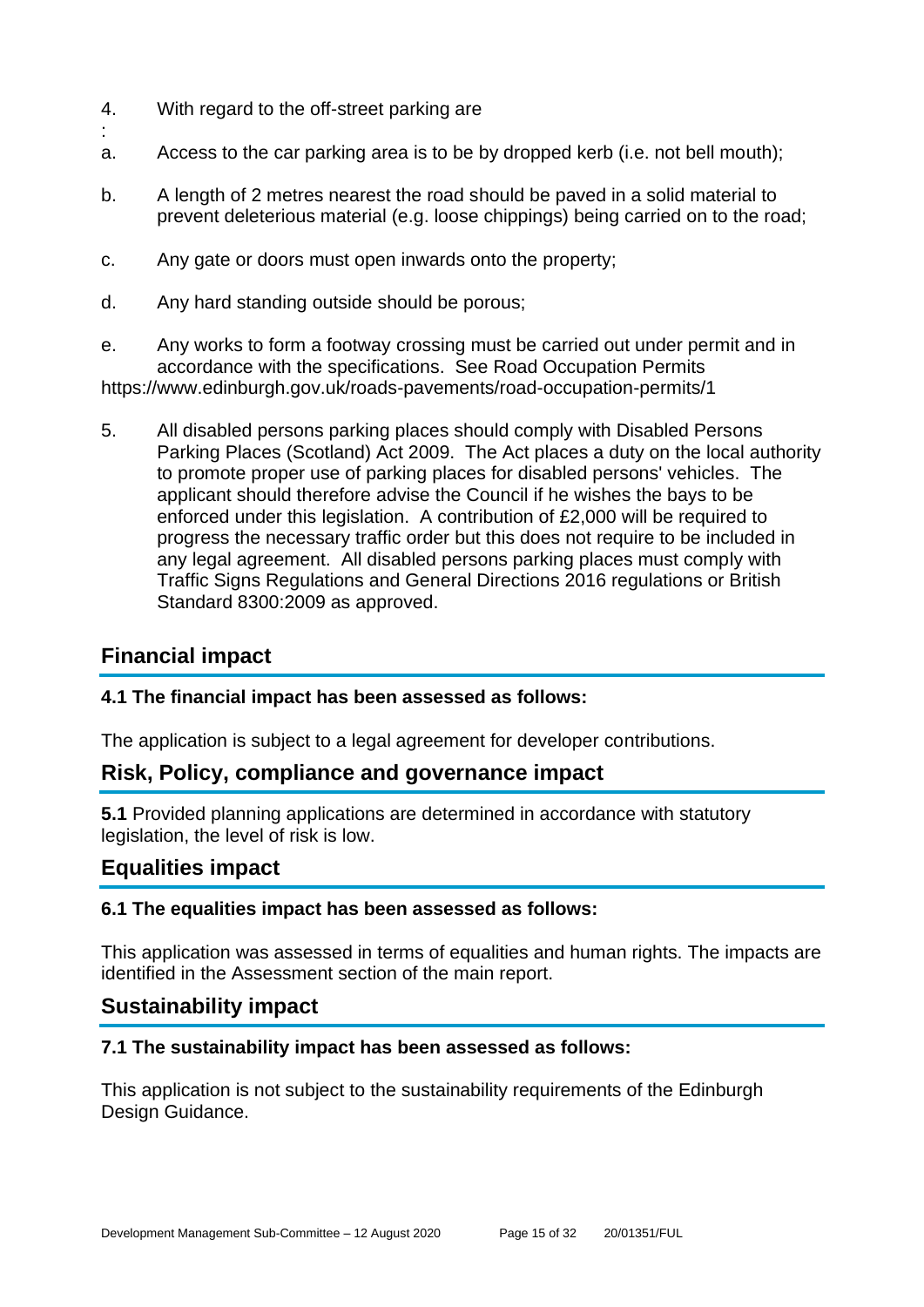# **Consultation and engagement**

# **8.1 Pre-Application Process**

Pre-application discussions took place on this application.

# **8.2 Publicity summary of representations and Community Council comments**

A total of 176 letters of representation has been received. 126 of these are objections and 50 letters are in support.

An objection was received from Murrayfield Community Council.

A full assessment of the representations can be found in the main report in the Assessment section.

# **Background reading/external references**

- To view details of the application go to
- [Planning and Building Standards online services](https://citydev-portal.edinburgh.gov.uk/idoxpa-web/search.do?action=simple&searchType=Application)
- [Planning guidelines](http://www.edinburgh.gov.uk/planningguidelines)
- [Conservation Area Character Appraisals](http://www.edinburgh.gov.uk/characterappraisals)
- [Edinburgh Local Development Plan](http://www.edinburgh.gov.uk/localdevelopmentplan)
- [Scottish Planning Policy](http://www.scotland.gov.uk/Topics/Built-Environment/planning/Policy)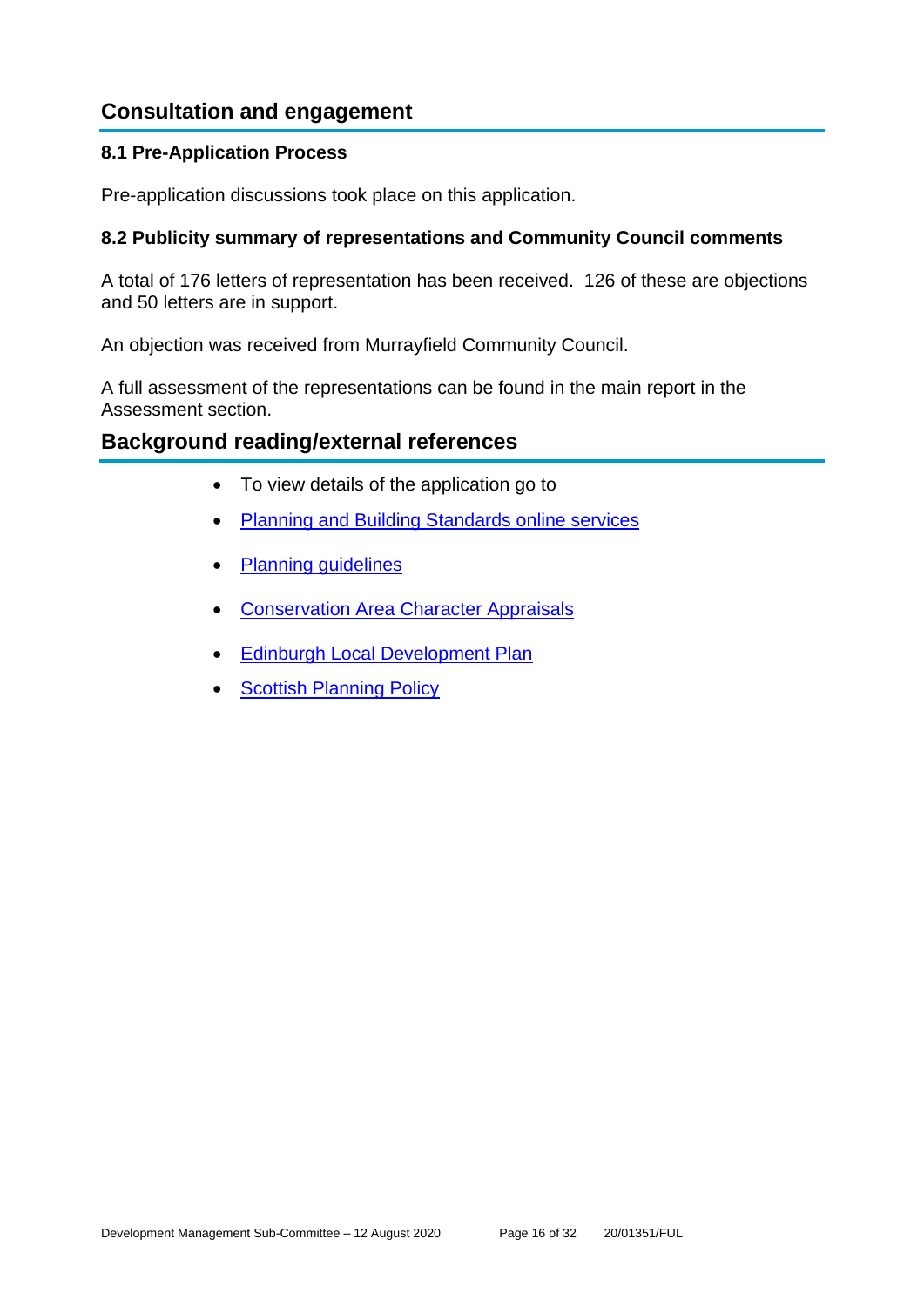| <b>Statutory Development</b><br><b>Plan Provision</b> | Edinburgh Local Development Plan - Thesite is<br>designated as an Urban Area. |
|-------------------------------------------------------|-------------------------------------------------------------------------------|
| Date registered                                       | 19 March 2020                                                                 |
| <b>Drawing numbers/Scheme</b>                         | $01-19,$                                                                      |
|                                                       | Scheme 1                                                                      |

**David R. Leslie** Chief Planning Officer PLACE The City of Edinburgh Council

Contact: Lynsey Townsend, Senior Planning Officer E-mail:lynsey.townsend@edinburgh.gov.uk

# **Links - Policies**

# **Relevant Policies:**

# **Relevant policies of the Local Development Plan.**

LDP Policy Des 1 (Design Quality and Context) sets general criteria for assessing design quality and requires an overall design concept to be demonstrated.

LDP Policy Des 3 (Development Design - Incorporating and Enhancing Existing and Potential Features) supports development where it is demonstrated that existing and potential features have been incorporated into the design.

LDP Policy Des 5 (Development Design - Amenity) sets criteria for assessing amenity.

LDP Policy Des 10 (Waterside Development) sets criteria for assessing development on sites on the coastal edge or adjoining a watercourse, including the Union Canal.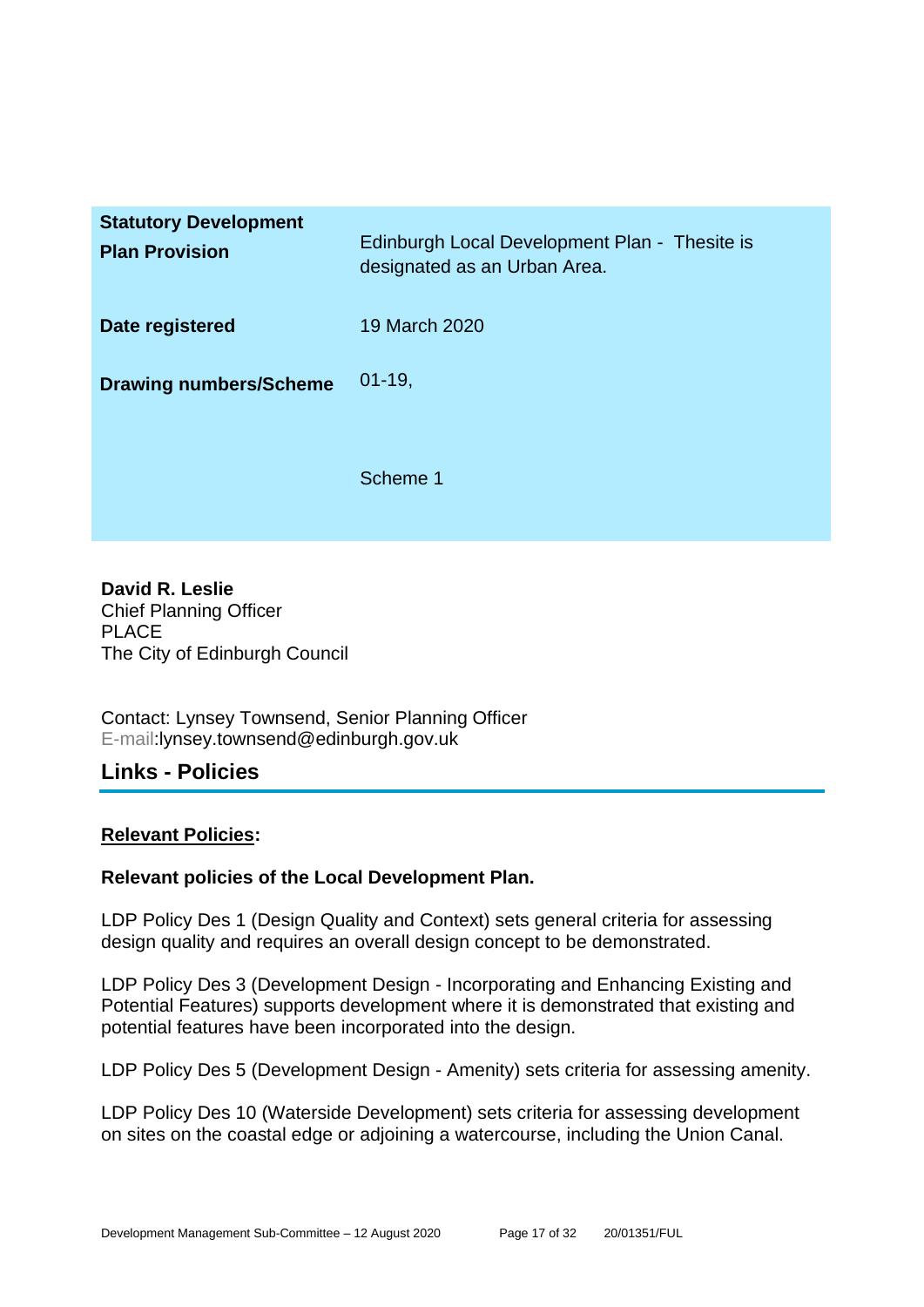LDP Policy Hou 1 (Housing Development) sets criteria for assessing the principle of housing proposals.

LDP Policy Hou 2 (Housing Mix) requires provision of a mix of house types and sizes in new housing developments to meet a range of housing needs.

LDP Policy Hou 3 (Private Green Space in Housing Development) sets out the requirements for the provision of private green space in housing development.

LDP Policy Hou 6 (Affordable Housing) requires 25% affordable housing provision in residential development of twelve or more units.

LDP Policy Tra 2 (Private Car Parking) requires private car parking provision to comply with the parking levels set out in Council guidance, and sets criteria for assessing lower provision.

LDP Policy Tra 3 (Private Cycle Parking) requires cycle parking provision in accordance with standards set out in Council guidance.

LDP Policy Tra 4 (Design of Off-Street Car and Cycle Parking) sets criteria for assessing design of off-street car and cycle parking.

LDP Policy Env 15 (Sites of Local Importance) identifies the circumstances in which development likely to affect Sites of Local Importance will be permitted.

LDP Policy Env 21 (Flood Protection) sets criteria for assessing the impact of development on flood protection.

LDP Policy Des 4 (Development Design - Impact on Setting) sets criteria for assessing the impact of development design against its setting.

#### **Relevant Non-Statutory Guidelines**

**Non-Statutory guidelines** Edinburgh Design Guidance supports development of the highest design quality and that integrates well with the existing city. It sets out the Council's expectations for the design of new development, including buildings, parking, streets and landscape, in Edinburgh.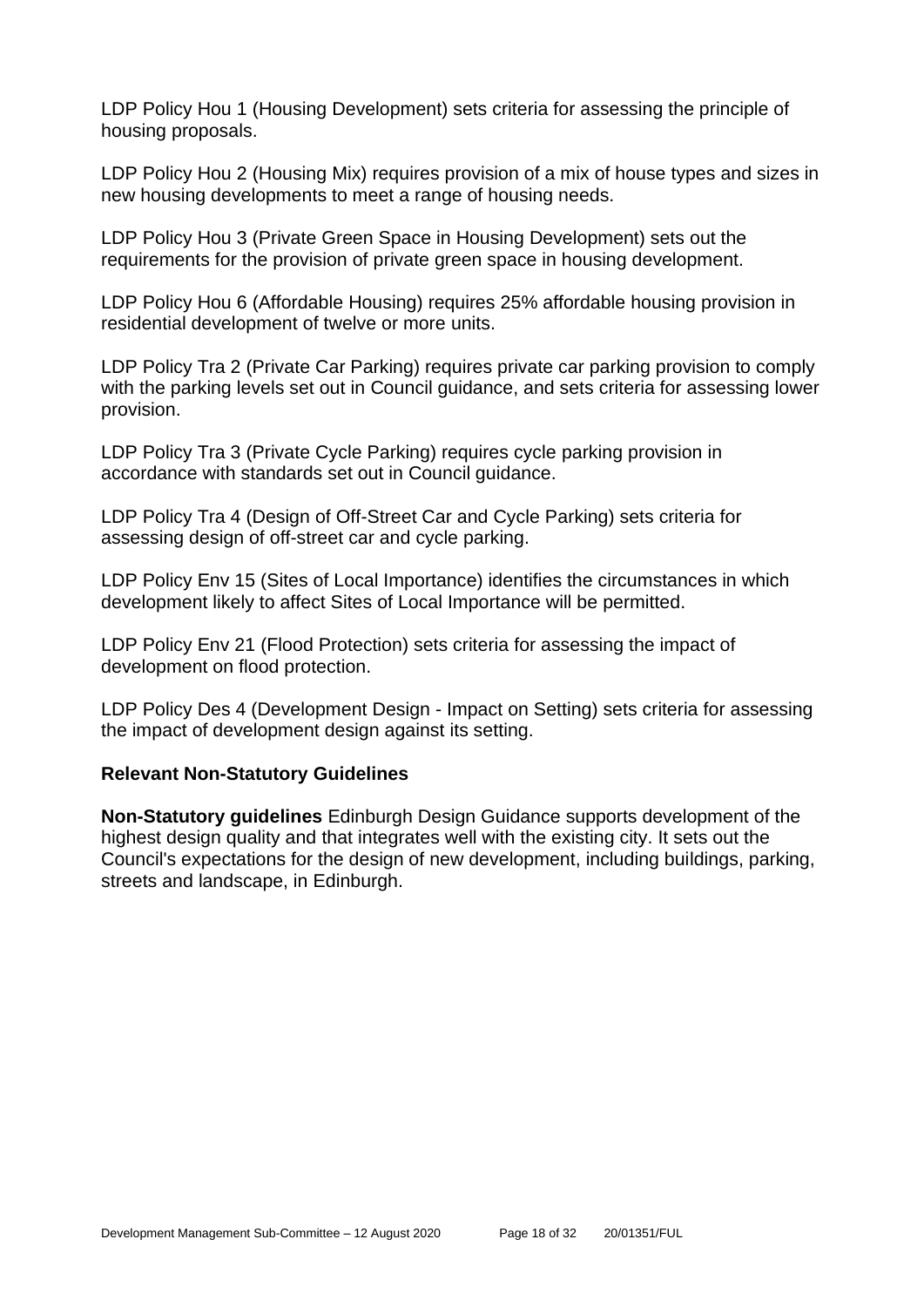# **Appendix 1**

**Application for Planning Permission 20/01351/FUL At 37 Corstorphine Road, Edinburgh, EH12 5QQ Demolition of existing house and erection of new residential building to form residential apartments with associated car parking and landscaping.**

**Consultations**

# **Affordable Housing**

*Housing Management and Development are the statutory consultee for Affordable Housing. Housing provision is assessed to ensure it meets the requirements of the city's Affordable Housing Policy (AHP).*

*Policy Hou 6 Affordable Housing in the Edinburgh Local Development Plan states that planning permission for residential development, including conversions, consisting of 12 or more units should include provision for affordable housing.* 

*25% of the total number of units proposed should be affordable housing.* 

*The Council has published Affordable Housing Guidance which sets out the requirements of the AHP, and the guidance can be downloaded here:*

*https://www.edinburgh.gov.uk/affordable-homes/affordable-housing-policy/1*

# *2. Affordable Housing Provision*

*This application is for a development of 20 flats of two and three bedrooms. There is an affordable housing requirement for 5 units (25%) to be an approved affordable housing tenure.* 

*For applications of 20 or more units, the Council expects the 25% affordable housing contribution to be delivered on-site. More than 9 out of every 10 applications have affordable housing delivered onsite. However, the Council's planning guidance on 'Affordable Housing' sets out that if options for onsite delivery have been explored but are not viable, then as a last resort a commuted sum payment can be agreed in lieu of onsite affordable housing.*

*A commuted sum was deemed to be acceptable in 2019 for a previous application for 20 flats on this site (planning application reference 18/02404/FUL). The current application is for a very similar proposal, with the same number of flats and general form.*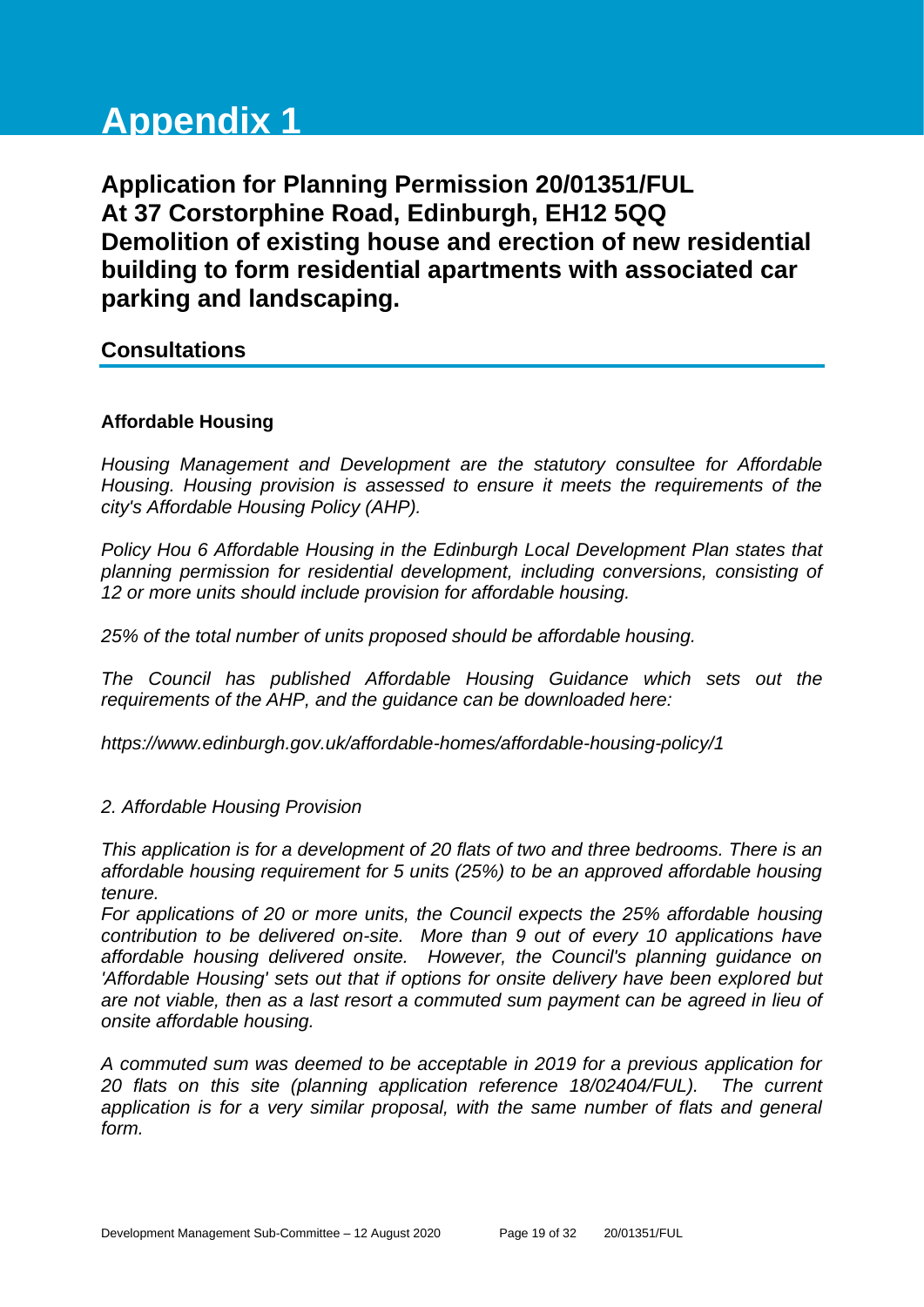*Housing Management and Development has reviewed the new application and accepts that payment of a commuted sum payment in lieu of onsite affordable housing can be justified for the reasons set out below.*

#### *High Build Costs*

*The properties are not financially viable for an Registered Social Landlord (RSL). To evidence this the applicant has provided a new cost plan which has been independently appraised. It is estimated that the average build cost per unit would be between £240,000 to £280,000. The estimated average build cost per unit is marginally higher than that for the previous scheme.*

*RSLs build costs are approximately £130,000 per unit. The funding gap is therefore highly significant and the use of any commuted sums or additional grant funding to bridge this gap would not present value for money.*

#### *Minority Ownership Issues*

*The current design and requirement for five affordable homes means that a RSL would not have majority ownership in a stair. This poses significant ownership, management and maintenance issues for RSLs (for example, any maintenance to shared areas will require a majority consent with owners). Design changes to incorporate a standalone affordable block would be significant and may require an additional stairwell, potentially reducing the total number of units that could be delivered.*

*Places for People and Dunedin Canmore Housing Association both advised that the previous scheme would not be viable for the above reasons.*

*Housing Management and Development has also considered whether the provision of 'Golden Share' homes would be an alternative way of delivering on-site affordable housing. However, the cost plan indicates that anticipated purchase prices for individual units would make 'Golden Share' an unviable delivery model. The Council's current guidance on 'Affordable Housing' states that for a property to be treated as a 'Golden Share' affordable home the purchase price when based on 80% of market value should not exceed £214,796, and properties approaching this value are expected to be three-bedroom.*

*Overall, Housing Management and Development accepts that payment of a commuted sum in lieu of onsite affordable housing can be justified for this application. The actual commuted sum will be secured though a S75 agreement and determined by land value,*  with the final figure provided by the District Valuer in line with the approach set out in *the Council's planning guidance on 'Affordable Housing'. For information, an estimated sum for the previous application was over £40,000 per unit.*

*The Council will have 10 years to use the commuted sum to secure an affordable housing project. With the expanding housing programme, opportunities will arise within this timeframe to identify a project which requires additional financial support either in the same or an adjacent ward.*

#### *3. Summary*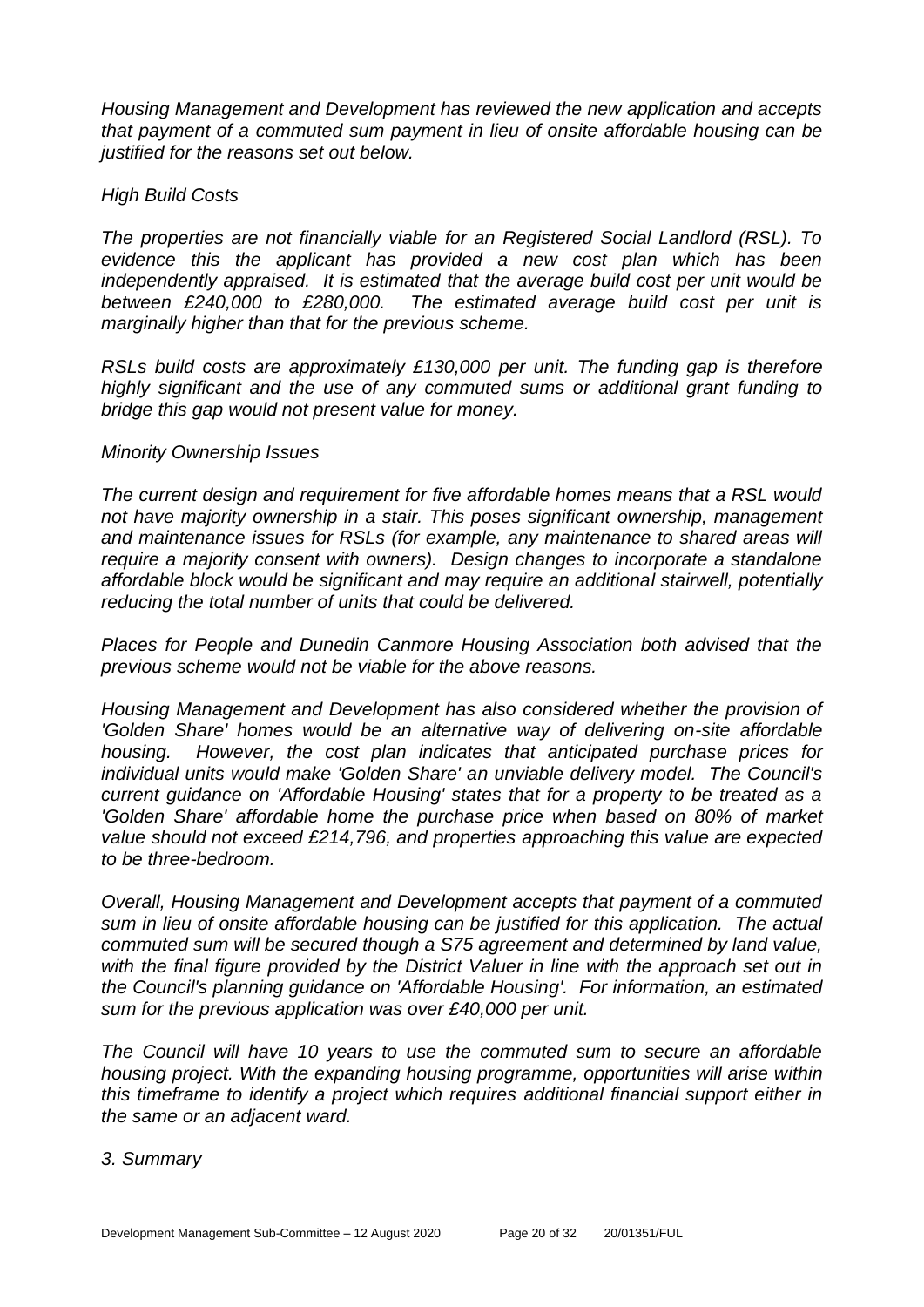*For applications of 20 or more units, the Council expects the 25% affordable housing contribution to be delivered on-site. However, the Council's planning guidance on 'Affordable Housing' sets out that if options for onsite delivery have been explored but are not viable, then as a last resort a commuted sum payment can be agreed in lieu of onsite affordable housing.*

*Housing Management and Development has considered whether it would be viable for this development to deliver on-site affordable homes but accepts that payment of a commuted sum in lieu of onsite affordable housing can be justified. The commuted sum should be secured though a S75 agreement.*

# **Affordable Housing updated comment**

*1. Introduction*

*I* refer to the consultation request from the Planning service about this planning *application.*

*Housing Management and Development are the statutory consultee for Affordable Housing. Housing provision is assessed to ensure it meets the requirements of the city's Affordable Housing Policy (AHP).*

*o Policy Hou 6 Affordable Housing in the Edinburgh Local Development Plan states that planning permission for residential development, including conversions, consisting of 12 or more units should include provision for affordable housing.* 

*o 25% of the total number of units proposed should be affordable housing.* 

*o The Council has published Affordable Housing Guidance which sets out the requirements of the AHP, and the guidance can be downloaded here:*

*https://www.edinburgh.gov.uk/affordable-homes/affordable-housing-policy/1*

# *2. Affordable Housing Provision*

*This application is for a development of 20 flats of two and three bedrooms. There is an affordable housing requirement for 5 units (25%) to be an approved affordable housing tenure.* 

*For applications of 20 or more units, the Council expects the 25% affordable housing contribution to be delivered on-site. More than 9 out of every 10 applications have affordable housing delivered onsite. However, the Council's planning guidance on 'Affordable Housing' sets out that if options for onsite delivery have been explored but are not viable, then as a last resort a commuted sum payment can be agreed in lieu of onsite affordable housing.*

*A commuted sum was deemed to be acceptable in 2019 for a previous application for 20 flats on this site (planning application reference 18/02404/FUL). The current*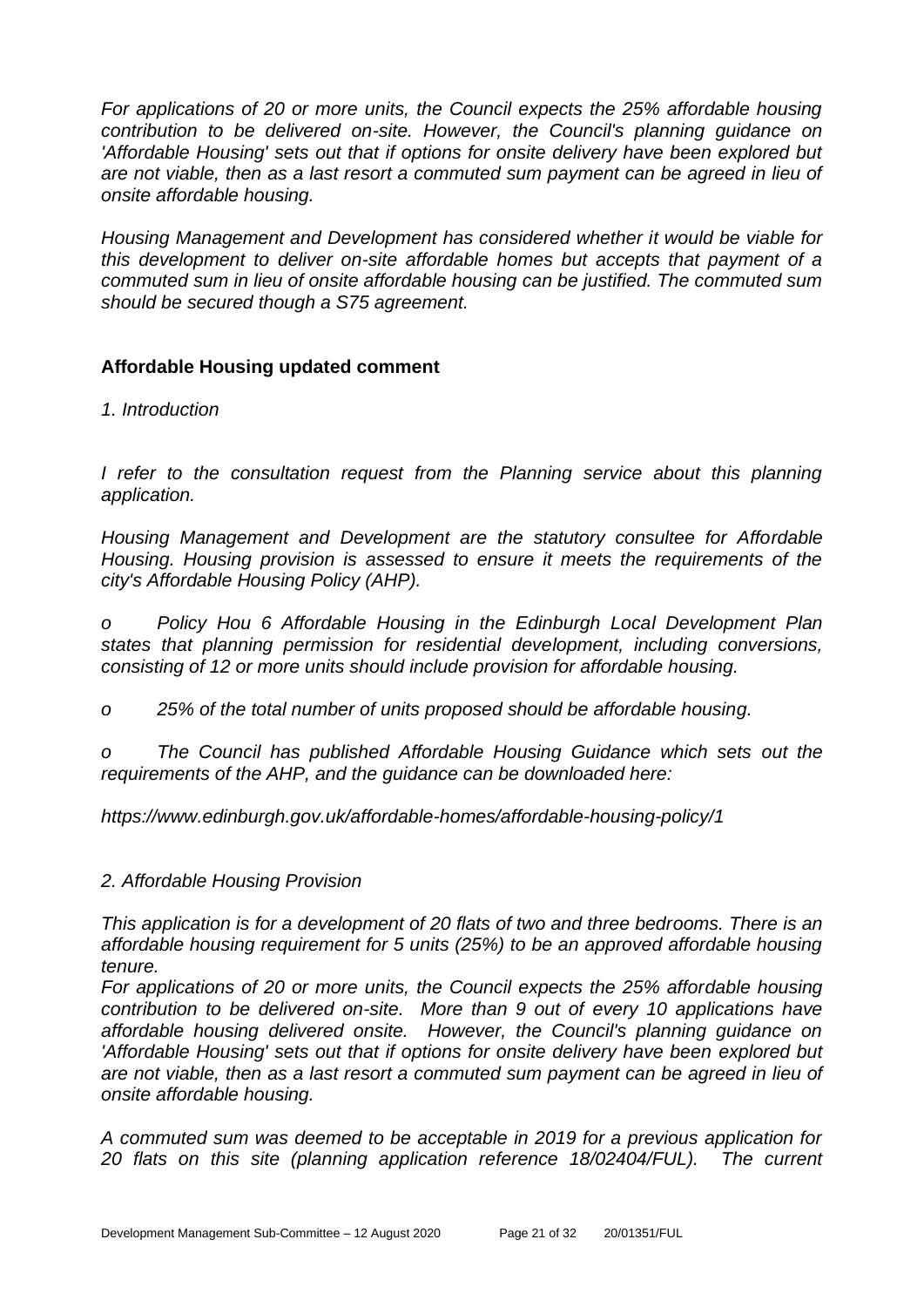*application is for a very similar proposal, with the same number of flats and general form.*

*Housing Management and Development has reviewed the new application and accepts that payment of a commuted sum payment in lieu of onsite affordable housing can be justified for the reasons set out below.*

#### *o High Build Costs*

*The properties are not financially viable for an Registered Social Landlord (RSL). To evidence this the applicant has provided a new cost plan which has been independently appraised. It is estimated that the average build cost per unit would be between £240,000 to £280,000. The estimated average build cost per unit is marginally higher than that for the previous scheme.*

*RSLs build costs are approximately £130,000 per unit. The funding gap is therefore highly significant and the use of any commuted sums or additional grant funding to bridge this gap would not present value for money.*

#### *o Minority Ownership Issues*

*The current design and requirement for five affordable homes means that a RSL would not have majority ownership in a stair. This poses significant ownership, management and maintenance issues for RSLs (for example, any maintenance to shared areas will require a majority consent with owners). Design changes to incorporate a standalone affordable block would be significant and may require an additional stairwell, potentially reducing the total number of units that could be delivered.*

*Places for People and Dunedin Canmore Housing Association both advised that the previous scheme would not be viable for the above reasons.*

*Housing Management and Development has also considered whether the provision of 'Golden Share' homes would be an alternative way of delivering on-site affordable housing. However, the cost plan indicates that anticipated purchase prices for individual units would make 'Golden Share' an unviable delivery model. The Council's current guidance on 'Affordable Housing' states that for a property to be treated as a 'Golden Share' affordable home the purchase price when based on 80% of market value should not exceed £214,796, and properties approaching this value are expected to be three-bedroom.*

*Overall, Housing Management and Development accepts that payment of a commuted sum in lieu of onsite affordable housing can be justified for this application. The actual commuted sum will be secured though a S75 agreement and determined by land value, with the final figure provided by the District Valuer in line with the approach set out in the Council's planning guidance on 'Affordable Housing'. For information, an estimated sum for the previous application was over £40,000 per unit.*

*The Council will have 10 years to use the commuted sum to secure an affordable housing project. With the expanding housing programme, opportunities will arise within this timeframe to identify a project which requires additional financial support either in the same or an adjacent ward.*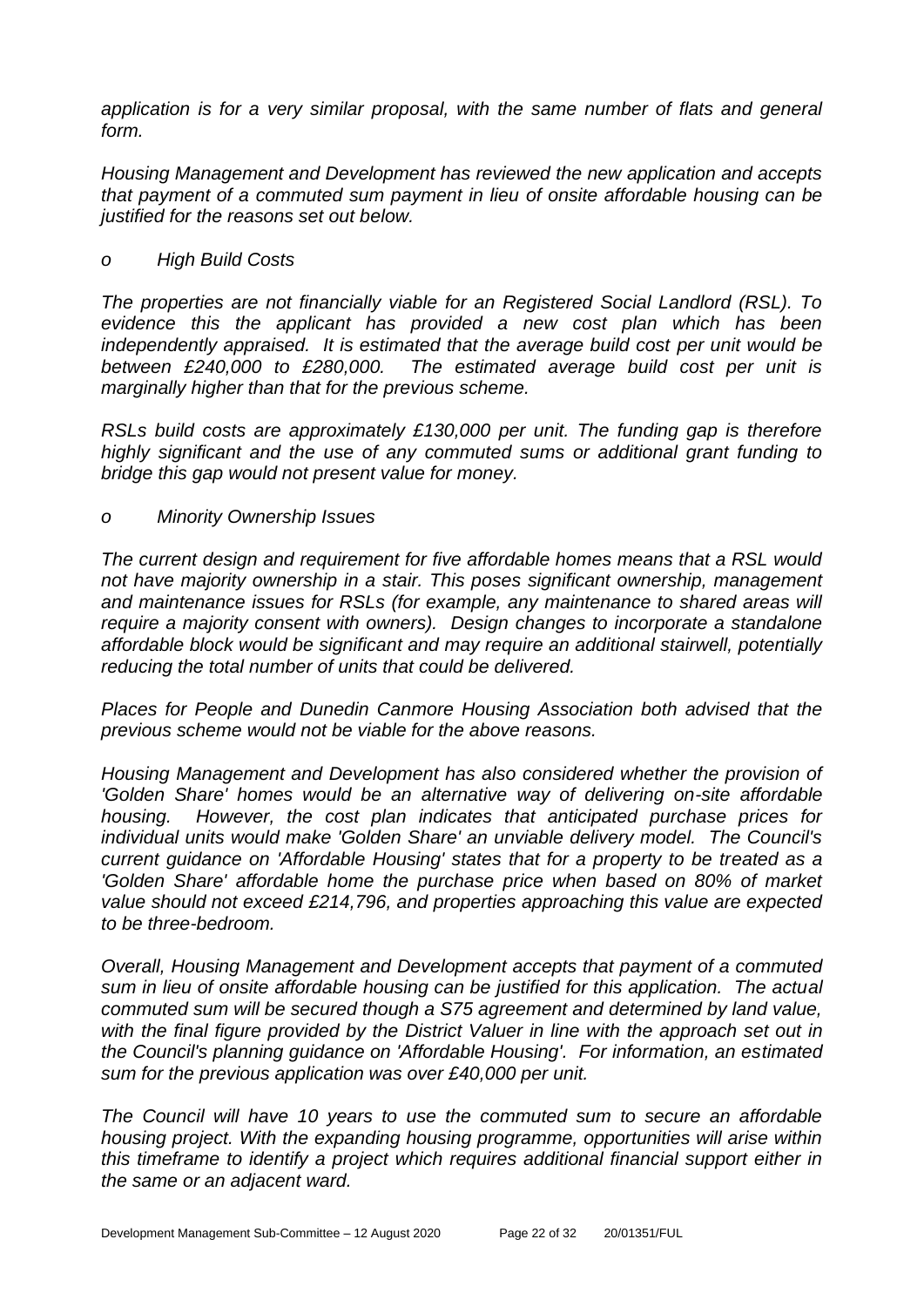#### *3. Summary*

*For applications of 20 or more units, the Council expects the 25% affordable housing contribution to be delivered on-site. However, the Council's planning guidance on 'Affordable Housing' sets out that if options for onsite delivery have been explored but are not viable, then as a last resort a commuted sum payment can be agreed in lieu of onsite affordable housing.*

*Housing Management and Development has considered whether it would be viable for this development to deliver on-site affordable homes but accepts that payment of a commuted sum in lieu of onsite affordable housing can be justified. The commuted sum should be secured though a S75 agreement.*

# **SEPA**

*We object in principle to the proposed development on the grounds that it may place buildings and persons at flood risk contrary to Scottish Planning Policy. The proposal is also contrary to SEPA Requirement 1 as stated in our Development Management guidance.*

*In the event that the planning authority proposes to grant planning permission contrary to this advice on flood risk, the Town and Country Planning (Notification of Applications) (Scotland) Direction 2009 provides criteria for the referral to the Scottish Ministers of such cases. You may therefore wish to consider if this proposal falls within the scope of this Direction.*

*We anticipate that you will consult with the Council's flood risk management staff in respect of the issues we have highlighted in section 1.18 below which relate to construction in close proximity to the Water of Leith flood wall at this location.*

# *1. Flood Risk*

*1.1 We have been consulted on a new planning application for the demolition of an existing house and the erection of a building to form residential apartments with associated car parking at 37 Corstorphine Road, Edinburgh. A previous planning application met with an objection in principle on flood risk grounds from SEPA and was refused planning permission. An unsuccessful appeal was lodged by the developer.*

*1.2 Site drawings indicate that the lowest parts of the site lie immediately behind the floodwall at elevations of approximately 40.7 mAOD with ground levels rising to approximately 41.5 mAOD and 42.6 mAOD adjacent to Corstorphine Road. The existing house footprint is on the highest ground at the north-west corner of the site near to the road. The proposed development layout drawing indicates that the apartment building footprint is immediately behind the floodwall where ground levels are at their lowest. Proposed development drawings suggest that some land raising is proposed to elevate the site up to about 41.3 mAOD at the flood wall and form flood free access and egress.*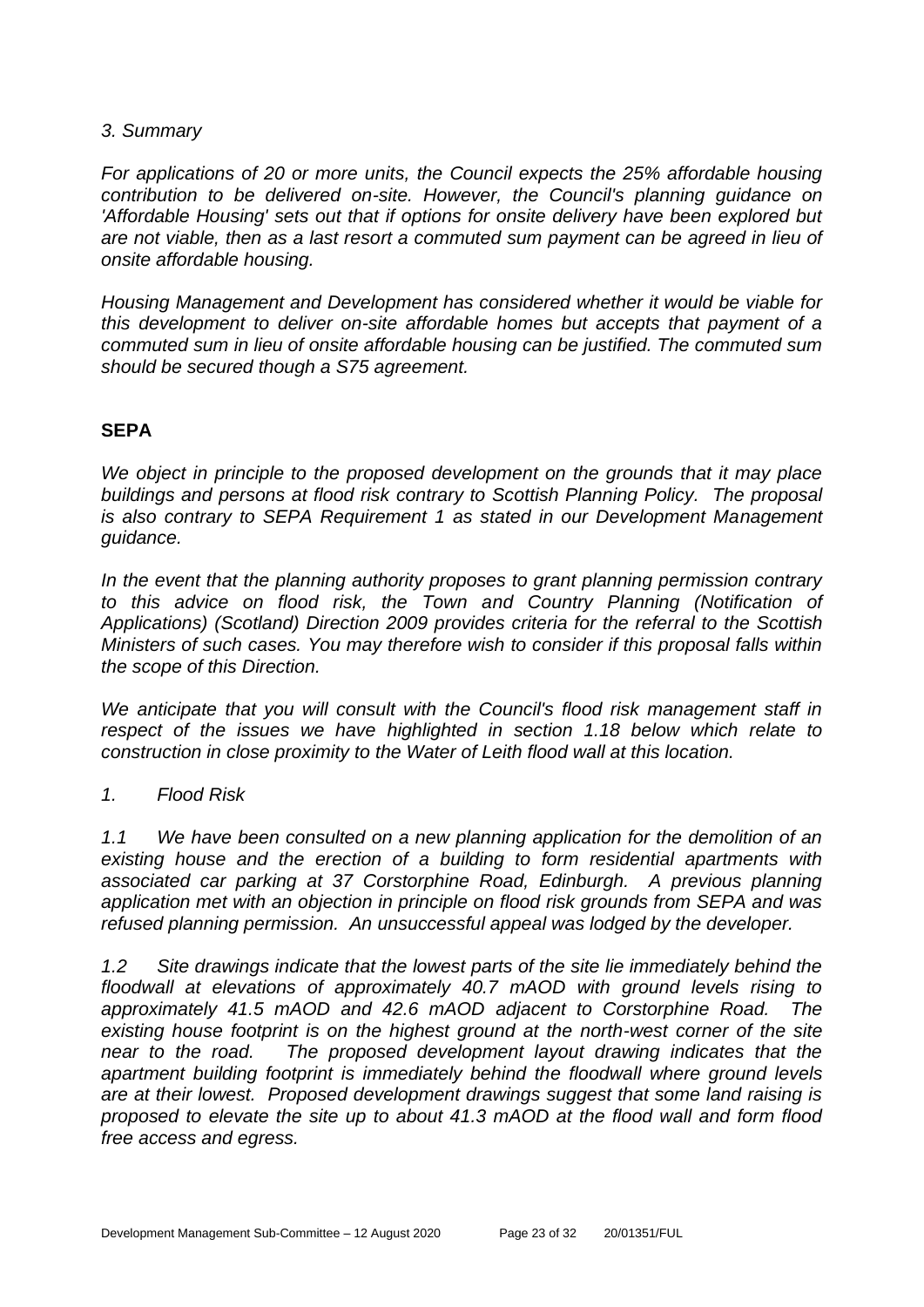*1.3 The application site is adjacent to the Water of Leith Phase 2 Flood Protection Scheme. Originally the Phase 2 Scheme was to be designed to a 0.5% AP (1:200) flood standard including a climate change allowance of 20%. The climate change allowance was reduced to 13% and then a further decision was taken (based on costbenefit recommendations from the public local inquiry) to leave those areas considered to be safe from a 0.67% AP (1:150) flood without any further defences. Areas within the Phase 2 Flood Scheme corridor that were at a greater risk than a 0.67% AP (1:150) flood were to be provided with defences designed to an standard equivalent to the estimated 0.5% AP (1:200) flood plus a 13% climate change allowance. The Scheme can only be considered to protect up to the 0.67% AP (1:150) standard of protection as floodwater spilling out from the unprotected reaches can potentially enter the drainage system with a potential to overwhelm that system and cause flooding behind the formal defences.*

*1.4 The City of Edinburgh Council has employed its consultants Arup to undertake a flood study of the Water of Leith which will reassess the catchment hydrology and review the standard of protection afforded by the Water of Leith Flood Protection Scheme. Unfortunately, due to the Covid-19 outbreak the final survey work has been delayed. Until the survey is complete the hydraulic model cannot be completed and run. We are hopeful that SEPA and Arup might be in a position to agree on design flows in the very near future.*

*1.5 A flood risk assessment (FRA) report by Terrenus Land and Water (February 2020) has been submitted in support of the current planning application. The FRA describes the site location in relation to the Water of Leith and key structures including the flood protection scheme. It advises that the crest of the flood defence wall near to the site is 42.25 mAOD. It also advises that 95 m upstream of the site is a footbridge and a further 35 m upstream of that is a road bridge. There are gates at these two bridges that will require to be closed manually by the Council to prevent floodwater breaching the defences. If the Council is unable to close the gates in time floodwater will start to flow from these gaps and pond behind the hard defences.* 

*1.6 The Terrenus FRA is supported by an FRA undertaken by Kaya Consulting for the previous planning application for redevelopment of the site. This FRA was updated prior to the planning appeal (February 2019). SEPA reviewed this FRA for the DPEA.*

*1.7 The Kaya FRA is based on a hydrological assessment of the Water of Leith using a number of available methods. From this assessment a design flow has been selected by the consultant and input into a hydraulic model to determine flood levels adjacent to the application site. The consultant has determined a range of design flows for the Water of Leith at the appeal site using a number of industry standard methods. The range of estimates provided by the consultant for the 0.5% AP (1:200) flood at the site ranges from 91.1 m3s-1 to 134.7 m3s-1. The Water of Leith hydrology is complex, in part due to the proportions of urbanised and rural sub-catchments and upland catchment reservoirs. In its current study Arup's review of the long term rainfall in the upper and lower catchments of the Water of Leith also indicates seasonal differences which only serves to add to the complexities in establishing a reasonable estimate of the 0.5% AP (1:200) design flow.* 

*1.8 SEPA operates a flow measurement station on the Water of Leith at Murrayfield, approximately 200m downstream from the application site. Given the unique hydrology*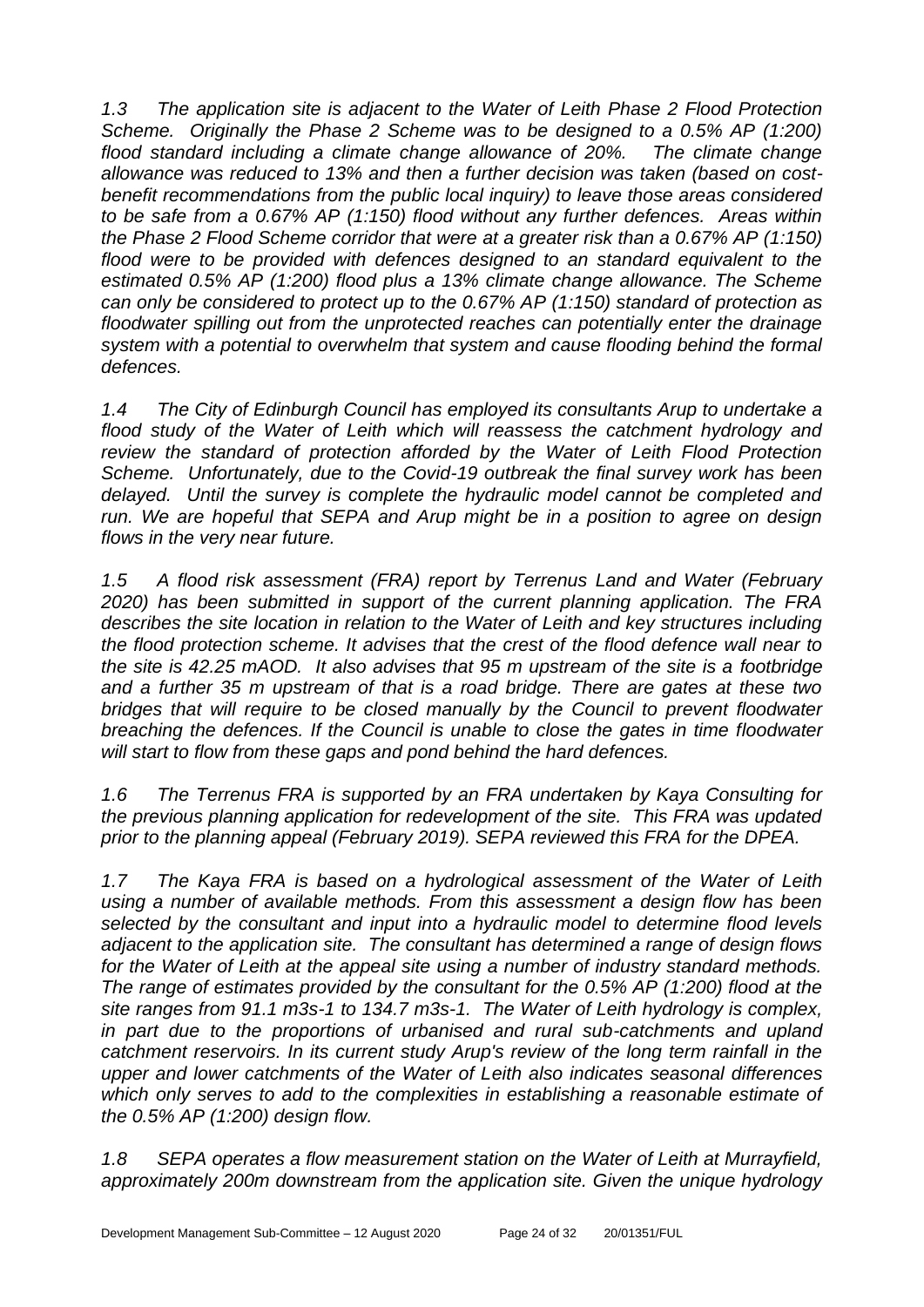*of the Water of Leith catchment there is an argument that the FEH Single Site flood frequency analysis, using flow data from the Murrayfield flow measurement station, should provide the most reliable estimate of the design flow. However an FEH Single Site estimate requires significant extrapolation beyond the gauging station's record length to estimate a 0.5% AP (1:200) flood and does not take account of significant flood events in 1948 and 1920 for which descriptions suggest are as large as and quite possibly larger than the April 2000 flood.*

*1.9 The largest flood in the annual maximum peak flow series for the Water of Leith at Murrayfield gauging station occurred in April 2000. This is the event that led to the decision to construct flood defences in Edinburgh to protect properties from a repeat of this event. Based on an FEH Single Site analysis of the data available for the Murrayfield station the April 2000 flood is equivalent to a 1% AP (1:100) event. However anecdotal information implies that there are three floods of similar severity and perhaps more severe than the April 2000 event. These floods occurred in August 1948, 1920 and late 1870s. Statistically it would be an extremely low probability that three floods equivalent to or larger than a 1% AP (1:100) event would occur within an 80 year period or four similar floods within a 130 year period. This implies that the probability of a recurrence of the April 2000 flood is likely to be greater than suggested by standard flood frequency methods based on the station record alone. This was an issue that was raised by independent consultants at the public local inquiry held for the flood protection scheme and raised the issue of the standard of protection afforded by the Water of Leith Flood Protection Scheme. FEH Winfap 4, is the UK standard software used to undertake flood frequency analysis. This has a capability to consider historical information within its analysis. By adding the 1948 and 1920 into the analysis, the April 2000 event is reduced to being equivalent to approximately a 1.4% to 2.0% AP (1:50 to 1:70) event and adding in the earlier recorded event from the 19th Century results in a similar probability of occurrence. To summarise the analysis of the data available for the Murrayfield flow monitoring station would suggest that the 0.5% AP (1:200) flood is approximately 103.9 m3s-1 but taking account of earlier flood events would suggest that it could be closer to 120 to 140 m3s-1. Arup is currently reviewing the catchment hydrology as part of the Water of Leith flood study for City of Edinburgh Council and it is hoped that some agreement might be reached shortly.*

*1.10 Kaya Consulting advise in its FRA that it received a hydraulic model of the Water of Leith from the Council. This model represents the Water of Leith prior to the flood protection scheme (Arup is currently developing a hydraulic model to represent the current configuration of the Water of Leith channel and floodplain that takes account of the flood defences). The Kaya FRA advises that five new cross-sections were surveyed for its study and added to a section of the Council pre-scheme model to investigate the risk of flooding at the application site. It is best practice to calibrate hydraulic models using observed data. The consultant has used observed water level*  data from the April 2000 flood event to calibrate its model. This is done by adjusting *parameters of the model until the model output is a close match to the observed flood event data. The consultant advises that it has achieved a close match. However we would advise that the channel has been significantly modified by the construction of the scheme therefore observed April 2000 flood levels are no longer appropriate for calibrating a post scheme model. We therefore advise that there is some uncertainty attached to the modelled output in terms of both flow and water levels reported in the FRA.*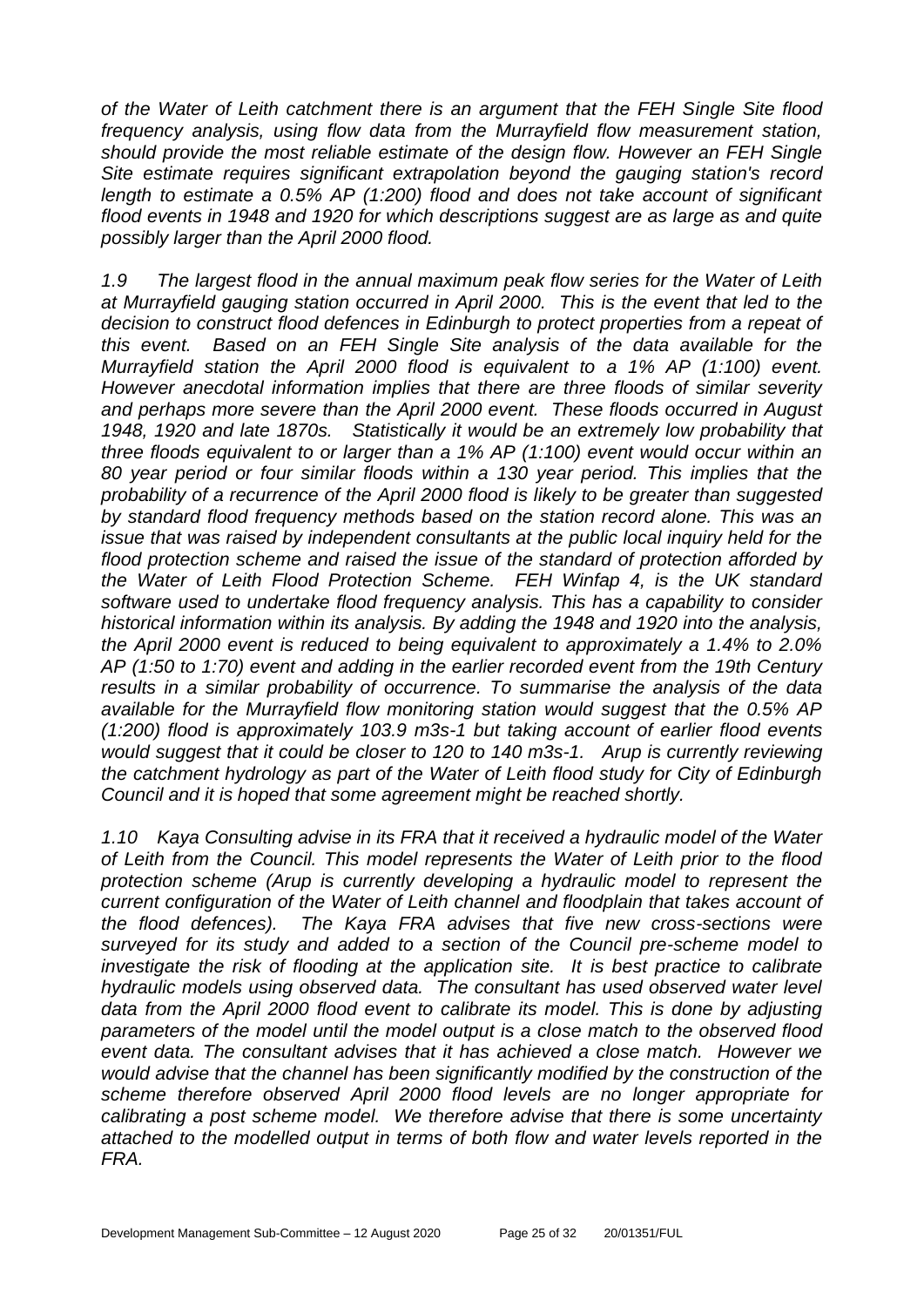*1.11 We note from the model runs that the model is sensitive to changes in flow and Manning's 'n', the parameter used to represent the channel roughness. A 20% increase in design flow, essentially the difference between the estimated 0.5% AP (1:200) flood used in the FRA and the estimated 0.5% AP (1:200) flood which includes consideration of the historical flooding, will result in flood levels being higher by approximately 300-350mm. A 20% change in the roughness parameter results in a water level 200-300mm higher than the baseline model or approximately 500-700mm lower. The model is therefore sensitive to both flow and channel roughness parameters. The consultant makes the point that the model has been calibrated to the April 2000 flood levels, but we have highlighted above April 2000 flood levels are no longer valid for calibrating the post flood protection scheme hydraulic model.*

*1.12 Kaya Consulting advise that the crest of the adjacent flood wall is approximately 42.25mAOD. If it is assumed that the consultants flow and modelled water levels are accurate then this would provide a 500mm freeboard allowance without any consideration of climate change impacts. It also indicates that 0.5% AP (1:200) flood levels will be approximately 1.0 m above site ground levels behind the defence wall. If a 20% climate change allowance is added to the 0.5% AP (1:200) flood then this will reduce the freeboard allowance of the defence to 190mm and if 30% is added then only 150mm freeboard allowance is provided. The Terrenus FRA advises that it is currently awaiting the results of an additional model run from Kaya for a 0.5% AP (1:200) flood estimate including a 40% uplift for climate change impacts.*

*1.13 In applying SEPA Planning Information Note 4 (PIN4) we would accept a climate change allowance of 20% as being satisfactory therefore we would argue that there is 190 mm freeboard allowance being provided at the application site. However, if we are to consider the historical information, there may only be a maximum of 200mm freeboard above a current 0.5% AP (1:200) flood without a climate change allowance and perhaps much less if any.*

*1.14 The FRA suggests that the 0.5% AP (1:200) plus 20% climate change allowance flood level is approximately 42.0 - 42.1 mAOD. However we have highlighted in this*  response that the model is sensitive both to the design flow and to the channel *roughness parameter and the model has been calibrated to a flood level dating prior to the construction of the flood protection scheme. Both the FRA and SEPA have highlighted how the estimate of design flow varies according to choice of estimation method. The inclusion of significant flood events prior to the beginning of the Murrayfield monitoring station record would suggest that the design flows used in the FRA could be significantly underestimated which is consistent with professional opinion expressed by independent consultants at the public inquiry for the scheme. We advise that an appropriate freeboard allowance is essential to account for all the uncertainties associated with determining flood levels adjacent to the appeal site.* 

*1.15 The consultant argues that the flood defence adjacent to the site provides 510 mm of freeboard above the 0.5% AP (1:200) flood level. As a freeboard allowance 510mm would be acceptable for a flood wall. However when a 20% climate change allowance is added to the estimated 0.5% AP (1:200) flood level the freeboard allowance is reduced to 190 mm. Given the uncertainties attached to the design flow, channel roughness parameter and calibration of the model we would advise that this is insufficient and as such it is SEPA's opinion that the application site does not meet the criteria in PIN 4 for the proposed residential apartments. Further uncertainties include*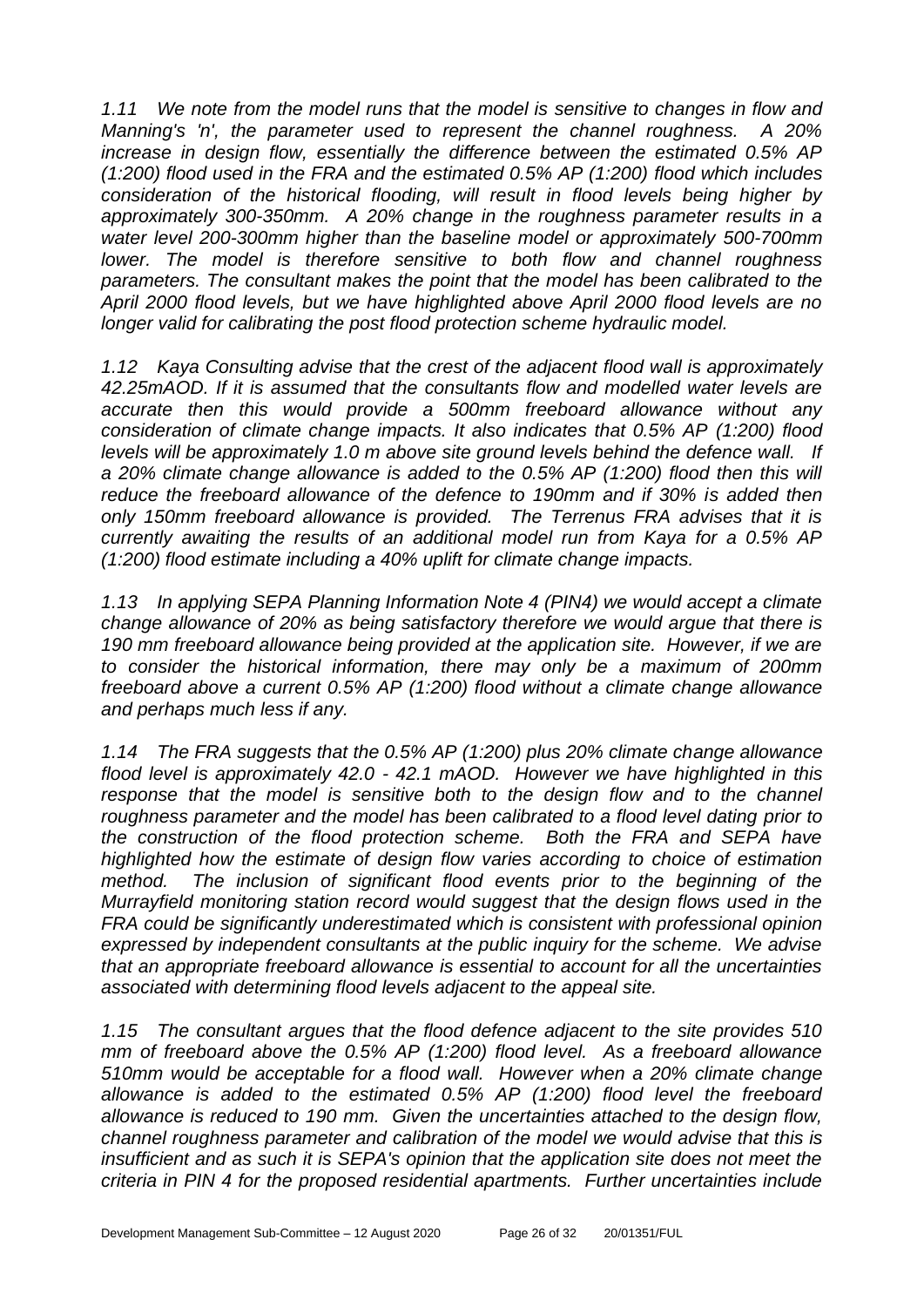*the gates at the two upstream bridges which need to be closed by Council staff in the event of a flood event that will rise above the threshold levels. If these are not closed or fail then floodwater could come out of bank and start to flow into the built up area behind the defences.* 

*1.16 The Harley Haddow drawing (dwg no. 302599-c-102) shows overland flow paths at the site and indicates the direction of overland flow from a number of potential sources. This indicates that water will tend to flow to the low areas of the site and pond at the south-west corner of the site and the eastern end behind the defence wall.* 

*1.17 There should be more clarity on the standard of protection afforded by the flood protection scheme once Arup has completed its Water of Leith study for the Council. Unfortunately the Covid-19 is presently holding that work up.* 

*1.18 It is proposed to locate the building close to the floodwall. We would express extreme caution about building so close to the flood defence. There are several different designs for floodwalls therefore it would be important to understand the design and construction of the defences at the site and be aware of any measures to address seepage and the presence of any cut off drains. It is essential that the flood risk management staff are consulted as the proposals may have implications for the integrity of the flood protection scheme, Future access will also need to be maintained for essential inspection and maintenance of the flood defence and possible enhancement of the defence should climate change impacts be more severe than predicted at present.*

*1.19 To summarise, the application is for the demolition of a single house and to erect a building to accommodate several residential apartments. In flood risk terms this will means that the site increases in vulnerability because of the increase in numbers of properties and families that will be located on the floodplain. If we assume that the hydrological assessment and hydraulic modelling results are accurate then the estimated 0.5% AP (1:200) flood level will be up to 1.0 m above the lowest site levels. Likewise the estimated 0.5% AP (1:200) plus 20% climate change level would be only 200 mm below the crest of the floodwall. There is also the additional uncertainty of the schemes effectiveness being linked to timely flood gate closure. Although the FFL has been raised to 47.84 mAOD, 600 mm above the top of the adjacent flood wall. Given the uncertainties attached to the standard of protection, design flow, channel*  roughness parameter and calibration of the model it is SEPA's opinion that the *application site does not meet the criteria in PIN 4 for the proposed residential apartments. Our advice would be to delay making a decision on the application until the Council's flood study has been completed. Upon completion of the review and assuming it provides an agreed Standard of Protection for the scheme it may be possible for the council to consider some form of development at this site. Considering the reporter's findings on the previous appeal, wherein it is noted (PPA-230-2287 date of appeal decision 20 January 2020)* 

*'I also accept the principle that the main purpose of a flood defence scheme is to protect existing properties from flood events rather than to allow new proposals.' It is clear that the introduction of greater numbers of 'highly vulnerable' users into a site which benefits from an unknown standard of protection is contrary to SPP.*

*Caveats & Additional Information for Applicant*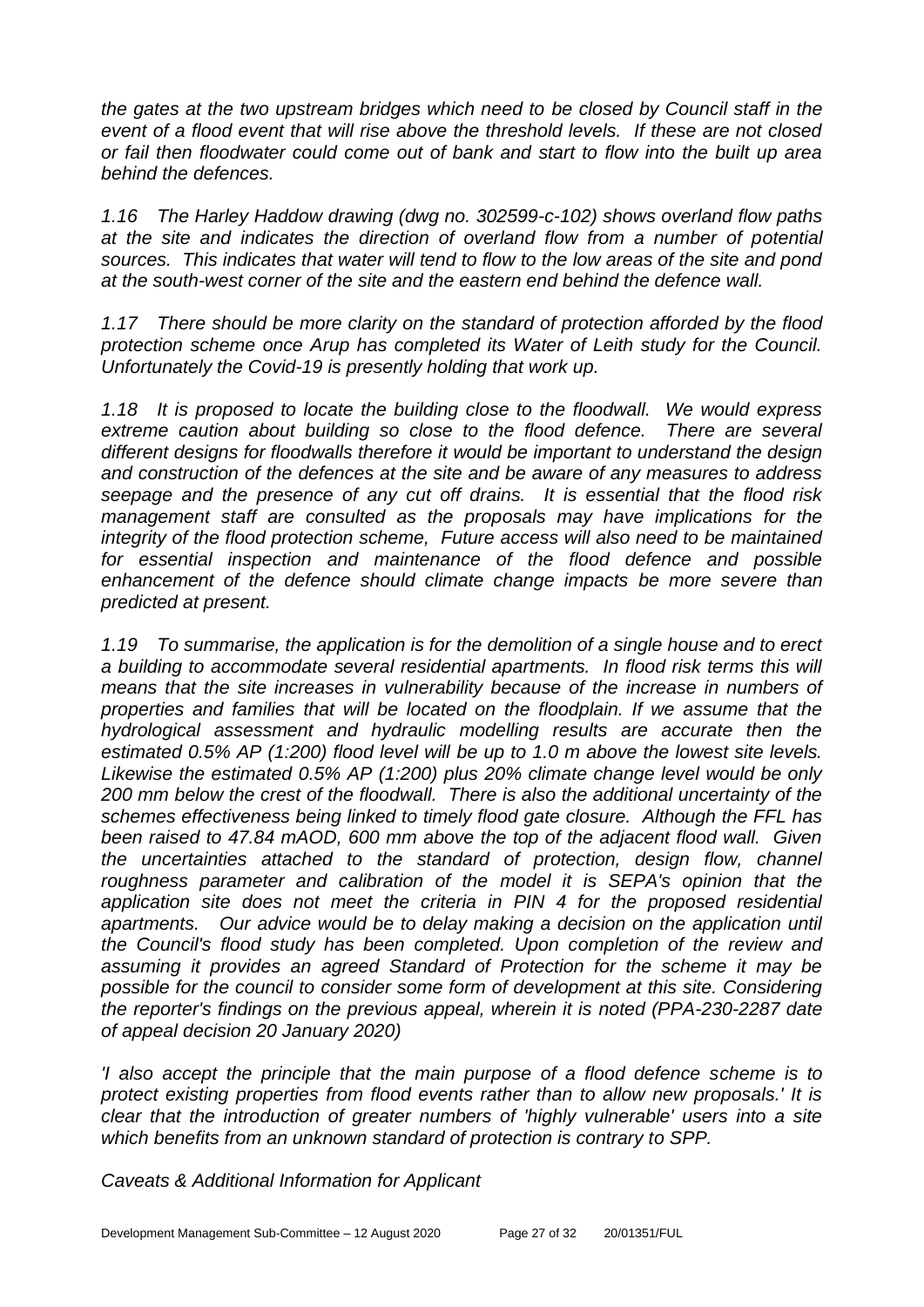*1.20 Standard of protection (SOP) is the standard (expressed as an annual probability or return period) that flood defences will withstand with a high degree of certainty. The Scottish Flood Defence Asset Database expresses the SOP with a freeboard which provides a high degree of confidence that the scheme will withstand the design flood levels and flows.* 

*1.21 Please note that we are reliant on the accuracy and completeness of any information supplied by the applicant in undertaking our review, and can take no responsibility for incorrect data or interpretation made by the authors.*

*1.22 The flood risk advice contained in this letter is supplied to you by SEPA in terms of Section 72 (1) of the Flood Risk Management (Scotland) Act 2009 on the basis of information held by SEPA as at the date hereof. It is intended as advice solely to City of Edinburgh Council as Planning Authority in terms of the said Section 72 (1).*

# **SEPA additional comments - 16/06/20**

*I can confirm that SEPA took account of the additional run of the hydraulic model with a 0.5% AP (1:200) flood with a 40% climate change uplift when it reviewed the flood risk assessments by Terrenus and Kaya Consulting.*

*For clarification, at present SEPA is not satisfied that the current planning application conforms to its PIN4 guidance.* 

*To support a highly vulnerable land use, like residential, behind a formal flood defence SEPA requires that the flood defence has a minimum Standard of Protection (SOP) of 200 years including a 20% allowance for climate change. The SOP does not refer to the top level of the defence structure. The SOP is the standard that flood defences will withstand with a high degree of certainty. The Scottish Flood Defence Asset Database expresses the SOP with a freeboard which provides a high degree of confidence that the scheme will withstand the design flood levels and flows.* 

*The City of Edinburgh Council's consultant is currently undertaking a hydrological and hydraulic modelling study of the Water of Leith that will include the flood protection scheme and an assessment of the SOP of the defences. SEPA's recommendation is that any current planning decisions for proposed developments directly behind the defences should be delayed until the conclusion of the flood study.*

# **Flood Planning**

*Thank you for sending through the additional comments, which confirm the need for a pumped surface water system. The applicant has confirmed that they are aware of the risks of a pumped system and the need to adhere to a maintenance programme. This satisfies CEC Flood Prevention's concerns. This application can proceed to determination, with no further comments from our department.*

# **Roads Authority**

*No objections to the application subject to the following being included as conditions or informatives as appropriate:*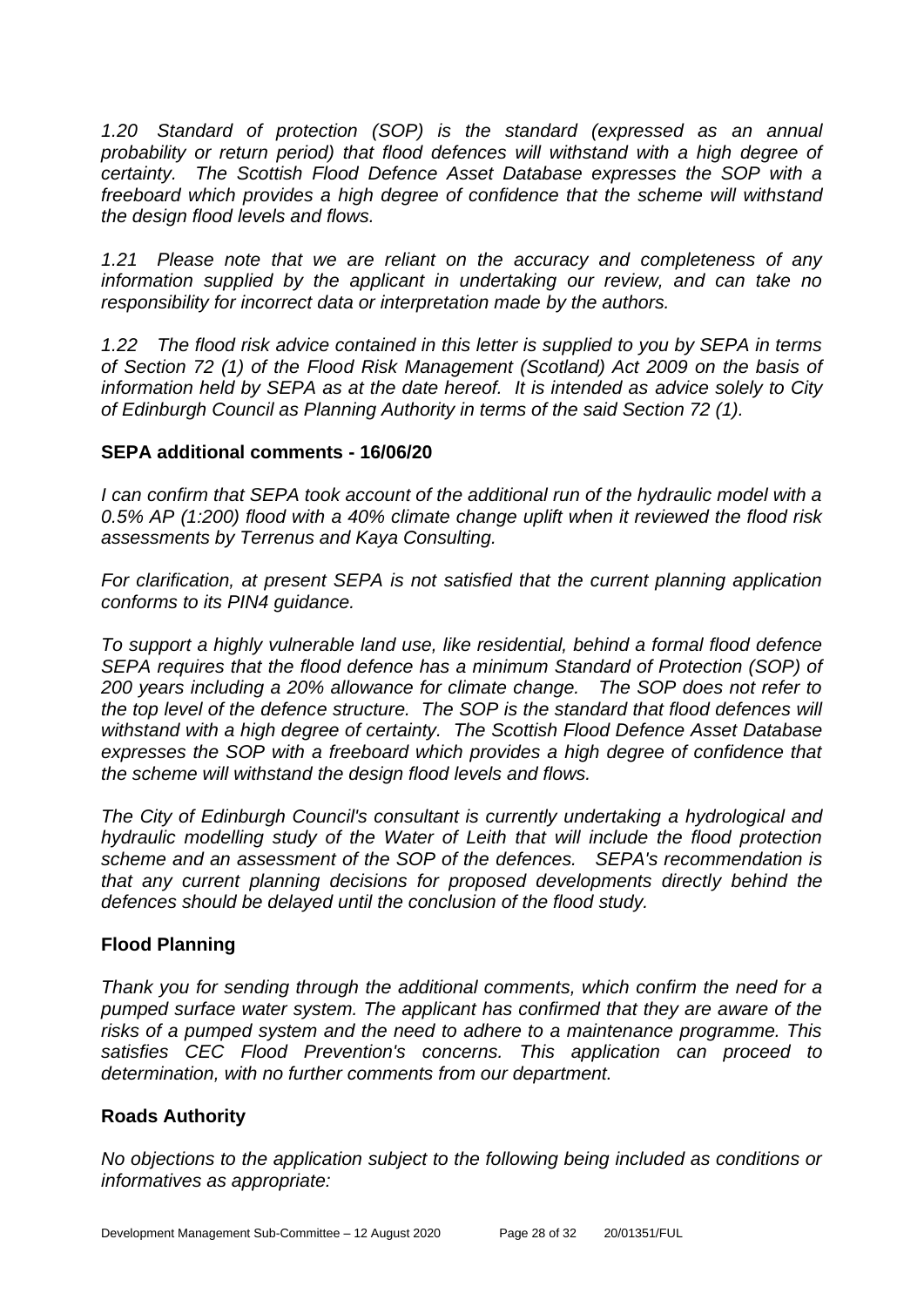*1. In accordance with the Council's LTS Travplan3 policy, the applicant should consider developing a Travel Plan including provision of pedal cycles (inc. electric cycles), secure cycle parking, public transport travel passes, a Welcome Pack, a highquality map of the neighbourhood (showing cycling, walking and public transport routes to key local facilities), timetables for local public transport;*

*2. The applicant should note that new road names will be required for the development and this should be discussed with the Council's Street Naming and Numbering Team at an early opportunity;*

*3. The applicant should be advised that, as the development is located in the*  extended Controlled Parking Zone, they will be eligible for one residential parking *permit per property in accordance with the Transport and Environment Committee decision of 4 June 2013. See* 

*https://democracy.edinburgh.gov.uk/Data/Transport%20and%20Environment%20Com mittee/20130604/Agenda/item\_77\_-*

*\_controlled\_parking\_zone\_amendments\_to\_residents\_permits\_eligibility.pdf (Category D - New Build);*

*4. With regard to the off-street parking are:*

*a. Access to the car parking area is to be by dropped kerb (i.e. not bell mouth);*

*b. A length of 2 metres nearest the road should be paved in a solid material to prevent deleterious material (e.g. loose chippings) being carried on to the road;*

*c. Any gate or doors must open inwards onto the property;*

*d. Any hard-standing outside should be porous;*

*e. Any works to form a footway crossing must be carried out under permit and in accordance with the specifications. See Road Occupation Permits*

*https://www.edinburgh.gov.uk/roads-pavements/road-occupation-permits/1*

*5. All disabled persons parking places should comply with Disabled Persons Parking Places (Scotland) Act 2009. The Act places a duty on the local authority to promote proper use of parking places for disabled persons' vehicles. The applicant should therefore advise the Council if he wishes the bays to be enforced under this legislation. A contribution of £2,000 will be required to progress the necessary traffic order but this does not require to be included in any legal agreement. All disabled persons parking places must comply with Traffic Signs Regulations and General Directions 2016 regulations or British Standard 8300:2009 as approved.*

*Note:*

*The proposed 19 car parking spaces (including 1 disabled space and 3 electric vehicle charging spaces) and the proposed 44 cycle parking spaces for the 20 residential units is considered acceptable.*

# **Communities and Families**

*The Council has assessed the impact of the growth set out in the LDP through an Education Appraisal (August 2018), taking account of school roll projections. To do this, an assumption has been made as to the amount of new housing development which*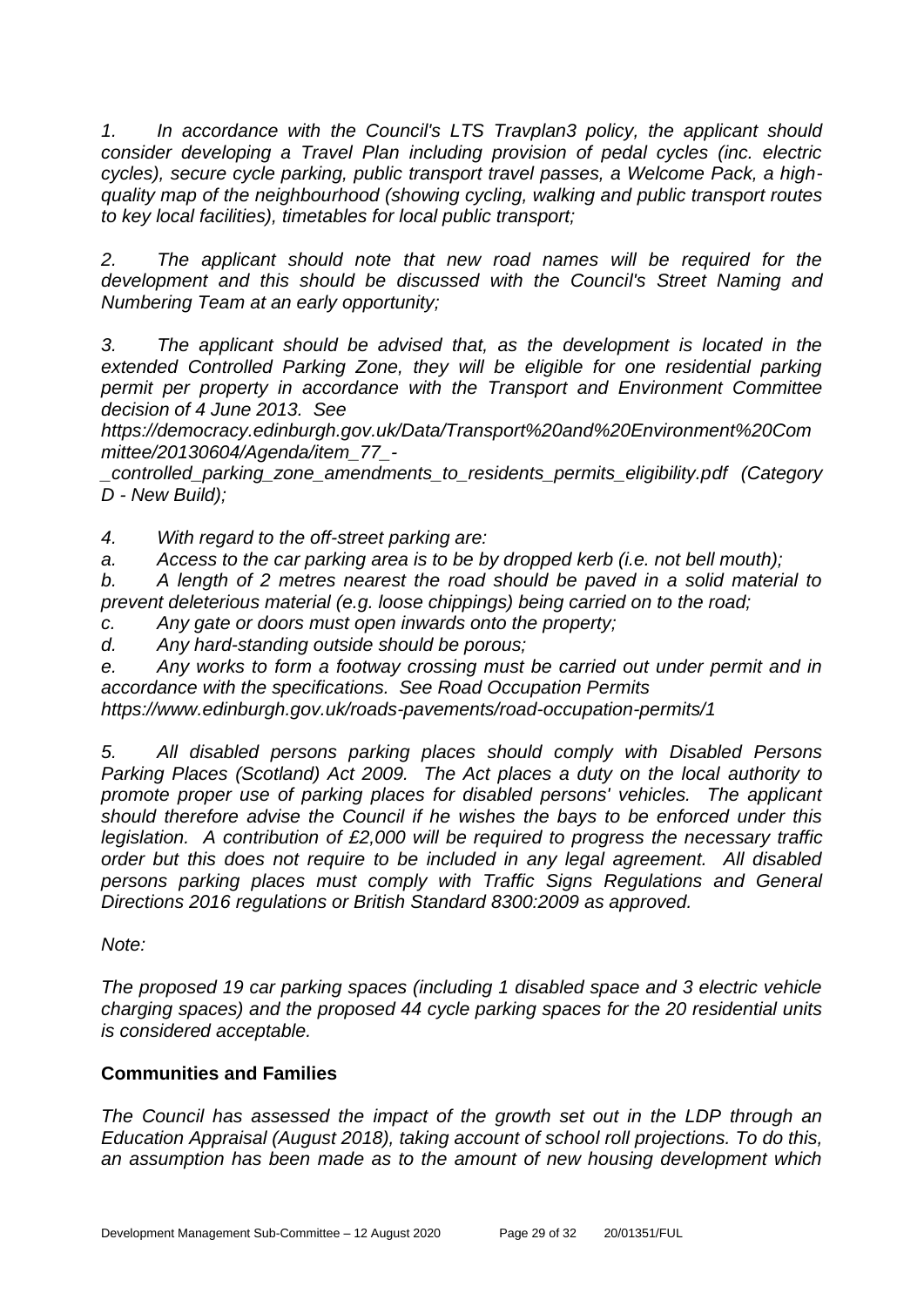*will come forward ('housing output'). This takes account of new housing sites allocated in the LDP and other land within the urban area.*

*In areas where additional infrastructure will be required to accommodate the cumulative number of additional pupils, education infrastructure 'actions' have been identified. The infrastructure requirements and estimated delivery dates are set out in the Council's Action Programme (February 2020).*

*Residential development is required to contribute towards the cost of delivering these education infrastructure actions to ensure that the cumulative impact of development can be mitigated. In order that the total delivery cost is shared proportionally and fairly between developments, Education Contribution Zones have been identified and 'per house' and 'per flat' contribution rates established. These are set out in the finalised Supplementary Guidance on 'Developer Contributions and Infrastructure Delivery' (August 2018).* 

*Assessment and Contribution Requirements Assessment based on: 20 Flats*

*This site falls within Sub-Area W-2 of the 'West Education Contribution Zone'.* 

*Using the pupil generation rates set out in the Council's Supplementary Guidance on 'Developer Contributions and Infrastructure Delivery', the development is expected to generate at least one additional primary school pupil but not at least one additional secondary school pupil. The Supplementary Guidance states that if a development is expected to generate at least one primary school pupil but less than one secondary school pupil, only a contribution towards new primary school infrastructure may be required.*

*The Council has assessed the impact of the proposed development on the identified education infrastructure actions and current delivery programme.* 

*The education infrastructure actions that are identified are appropriate to mitigate the cumulative impact of development that would be anticipated if this proposal progressed.* 

*The proposed development is therefore required to make a contribution towards the delivery of these actions based on the established 'per house' and 'per flat' rates for the appropriate part of the Zone.*

*If the appropriate infrastructure contribution is provided by the developer, as set out below, Communities and Families does not object to the application.*

*Total infrastructure contribution required:*

*£2,240*

*Note - all infrastructure contributions shall be index linked based on the increase in the BCIS Forecast All-in Tender Price Index from Q4 2017 to the date of payment.*

# **Archaeology**

*Further to your consultation request I would like to make the following comments and recommendations concerning this application for the demolition of existing house and erection of new residential building to form residential apartments with associated car parking and landscaping.*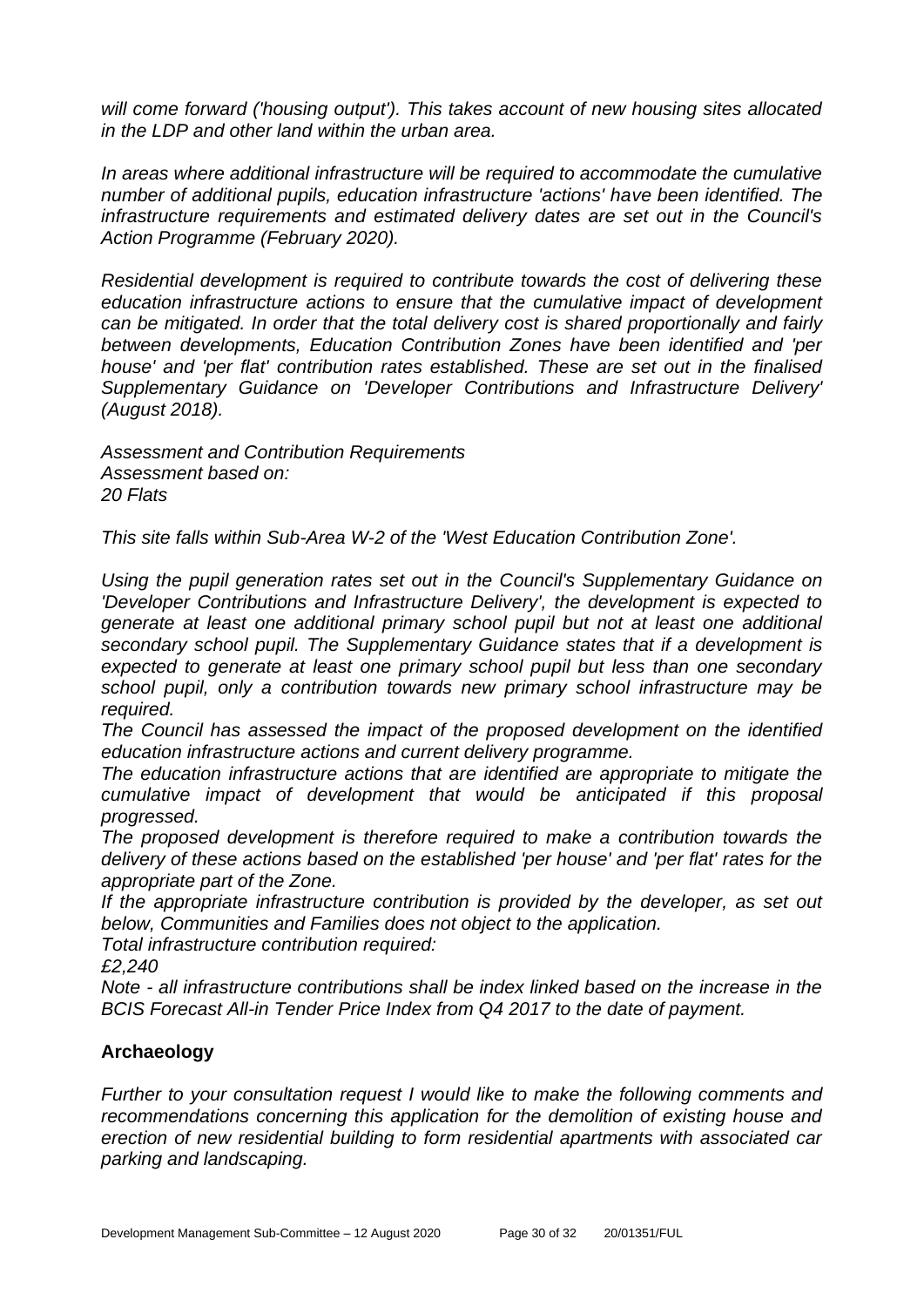*The site contains an unlisted Victorian Villa and occurs on the southern side of the historic medieval road linking Edinburgh and Glasgow and is therefore considered to be of archaeological interest. Accordingly, this application must be considered under terms Scottish Government's Our Place in Time (OPIT), Scottish Planning Policy (SPP), HES's Historic Environment Policy for Scotland (HEPS) 2019, Managing Change documents and Archaeology Strategy plus CEC's Edinburgh Local Development Plan (2016) Policies ENV8 & ENV9. The aim should be to preserve archaeological remains in situ as a first option, but alternatively where this is not possible, archaeological excavation or an appropriate level of recording may be an acceptable alternative.*

*As stated the development will require the demolition of a 19th century villa possibly shown on the 1st Edition OS Map as Hawthornbank. Although its loss will have a significant impact, the loss of this locally important building is not regarded as being significant to warrant refusal of consent. However, it is recommended that a detailed historic building survey (phased internal and external elevations and plans, photographic and written survey and analysis) is undertaken prior to and during demolition, in order to provide a permanent record of this historic structure.* 

*In addition, General Roy's 1750's military survey indicates the site may overly an unnamed row of buildings located, located either side of this historic road. Although the site has been significantly affected by modern disturbances ground breaking works associated with demolition and development may disturb evidence for this historic settlement. Accordingly, it is recommended therefore that in association with the historic building recording that a programme of archaeological work (excavation) is undertaken prior to/during development too fully excavate, record, analyse and publish any significant remains that may be disturbed.* 

*Such mitigation should be secured by the following condition;* 

*'No demolition shall take place on the site until the applicant has secured the implementation of a programme of archaeological work (historic building recording, excavation, analysis & reporting, publication) in accordance with a written scheme of investigation which has been submitted by the applicant and approved by the Planning Authority.'* 

*The work would be carried out by a professional archaeological organisation, either working to a brief prepared by CECAS or through a written scheme of investigation submitted to and agreed by CECAS for the site. Responsibility for the execution and resourcing of the programme of archaeological works and for the archiving and appropriate level of publication of the results lies with the applicant.*